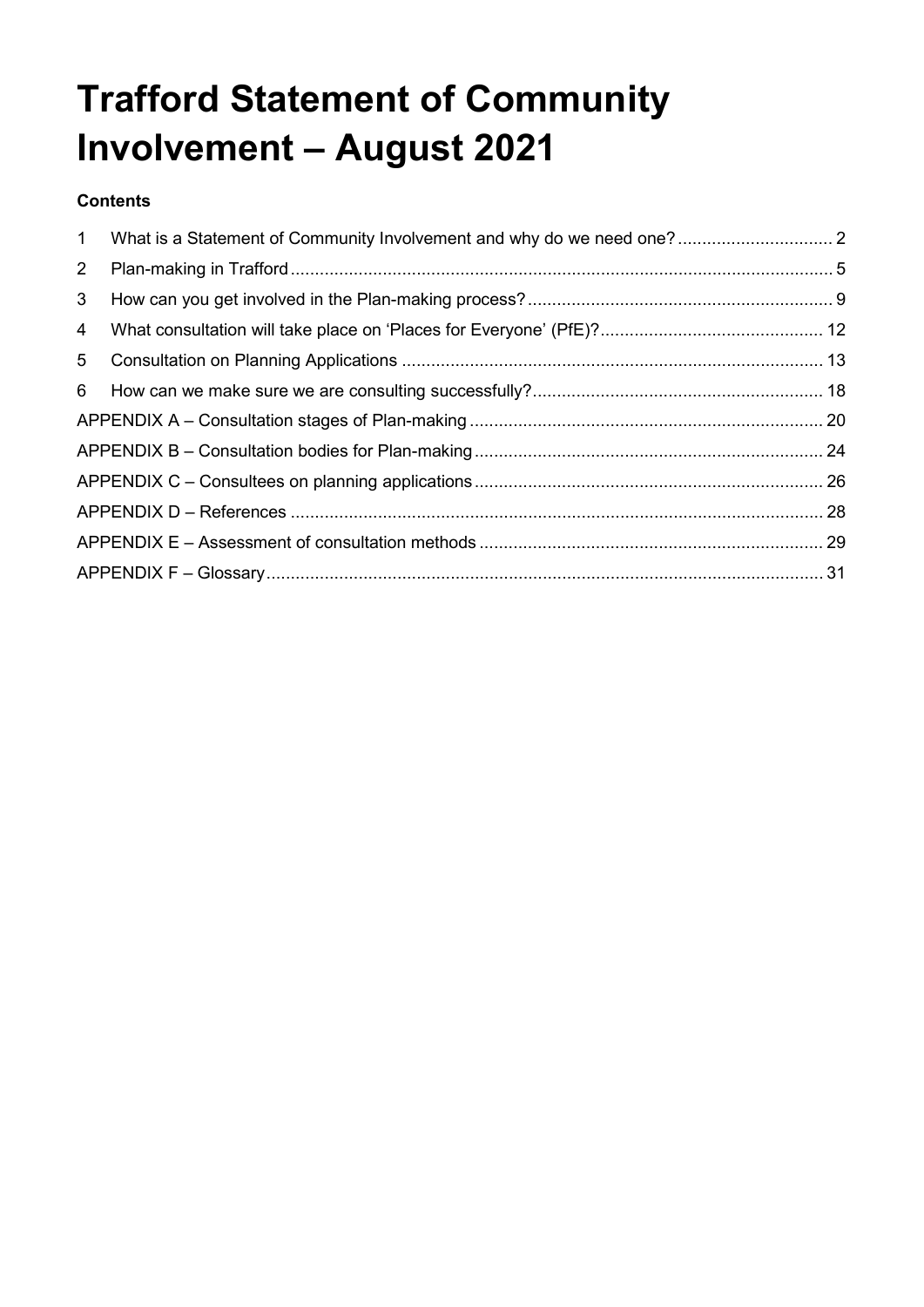# <span id="page-1-0"></span>**1 What is a Statement of Community Involvement and why do we need one?**

1.1 The planning system in Trafford should be as transparent, accountable and socially inclusive as possible. There should be as many opportunities for successful and meaningful public participation as there can be. Trafford Council wants to have even more effective community involvement, providing opportunities for active participation and discussions with the community as early in the plan-making and planning application processes as possible.

# **The planning system and community involvement**

- 1.2 The Council must produce a Statement of Community Involvement (SCI), as required by the Planning and Compulsory Purchase Act (2004). Further details on required public consultation methods and procedures are set by the accompanying Regulations<sup>[1](#page-1-1)</sup> to the Act as well as requirements set out by the Localism Act (2011), which includes the 'Duty to Co-operate'.
- 1.3 The SCI will guide all community involvement on planning matters in Trafford, ensuring that people know when, how and for what reason they will be able to take part in plan-making and planning application processes. The SCI also makes clear the expectations required of developers with regard to community consultation.
- 1.4 All sections of the community have the opportunity to be actively and continuously involved from the start of the planning process, including in the preparation of plans and decisions on planning applications. The aim is that by achieving greater community engagement throughout the planning process, stakeholders and other organisations will have active involvement in identifying and addressing planning issues, and in the development of planning policies and proposals. In this way it is hoped that many objections will be resolved prior to the independent examination of plans, where this is a requirement of the legislation, and prior to the determination of planning applications, and that there will be greater local understanding and ownership of development in Trafford.
- 1.5 When preparing plans and determining planning applications the Council must comply with the community engagement requirements as set out in this SCI. When a local plan is required to be submitted for independent examination a 'Statement of Compliance' will be required to show how the SCI requirements have been met.

# **Why the Statement of Community Involvement has been updated**

 $\ddot{\phantom{a}}$ 

1.6 Since the publication of the previous Trafford SCI in September 2020, the circumstances in which plans are prepared and planning applications are dealt with have continued to be affected by the Coronavirus (COVID-19) pandemic. The

<span id="page-1-1"></span><sup>1</sup> The Town and Country Planning (Local Planning) (England) Regulations 2012, as amended.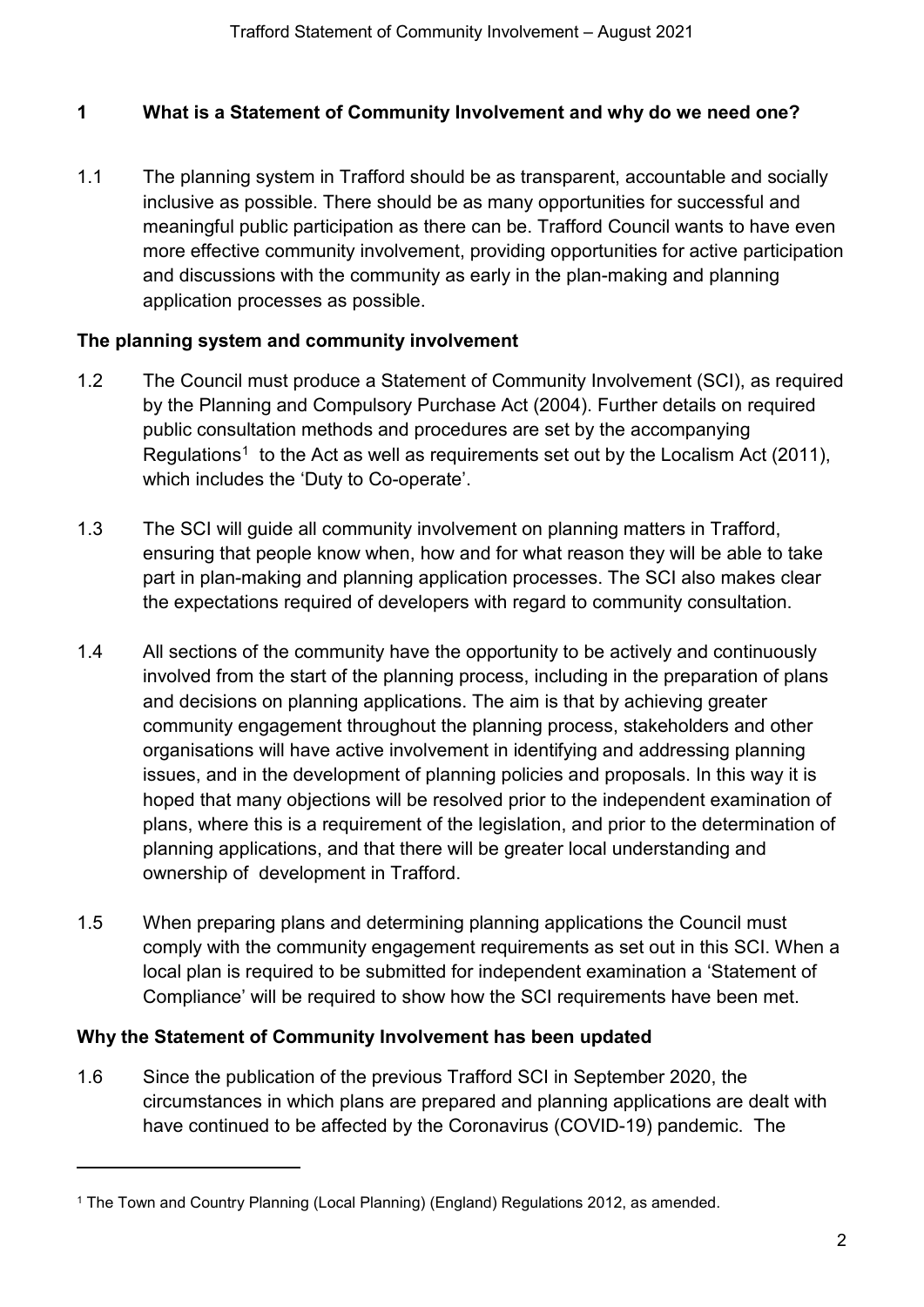Government has been clear that everyone should adhere to various measures to help combat the spread of Coronavirus (COVID-19) and these have implications for consultation arrangements set out in existing SCIs, particularly those forms of engagement that involve public meetings and/or face-to-face contact whilst social distancing measures may be in place.

- 1.7 Updated Government guidance on plan-making sets out how local planning authorities might address these issues in their consultation arrangements. In addition, The Town and Country Planning (Local Planning) (England) (Coronavirus) (Amendment) Regulations 2020 change the requirements to make certain documents available for inspection and on request as set out in the Town and Country Planning (Local Planning) (England) Regulations 2012. They temporarily remove the requirement on a local planning authority to make documents available for public inspection at the authority's principal office, and at such other places as the authority considers appropriate, and to provide hard copies of documents made available. Documents are still required to be made available on the local planning authority's website.
- 1.8 As a result of the updated guidance and Regulations, local planning authorities are required to make a number of temporary arrangements so that plan-making can continue during the Coronavirus (COVID-19) pandemic and to ensure that effective community involvement takes place during this time by means which are reasonably practicable. In doing so, the Council will utilise fully online methods of consultation and provide documents for inspection on the Council's website.
- 1.9 It is anticipated that the revised consultation arrangements set out in this SCI will be temporary and that the document will be further revised once restrictions are lifted. The situation will be kept under review and further modifications brought forward as necessary to comply with updated legislation and Government guidance.
- 1.10 Updates have been incorporated in this revised SCI to reflect the preparation of a new plan, 'Places for Everyone' (PfE), and some minor amendments have been made in the light of current development management procedures.

# **The Council and Community Involvement**

- 1.11 The Trafford Partnership, which is the borough's Local Strategic Partnership, brings together organisations from across the public, private, voluntary, faith and community sectors to work together to achieve the borough's seven *Trafford Together* priorities.
- 1.12 The Trafford Local Plan will be the main means for delivering the spatial elements of Trafford *Together*, and will provide the long-term spatial context within which *Trafford Together* will be implemented and reviewed.
- 1.13 The Council will, wherever possible, link consultation on plans with similar public engagement exercises being undertaken by the Trafford Partnership and associated thematic and geographic partnerships. This will maximise the benefits of joint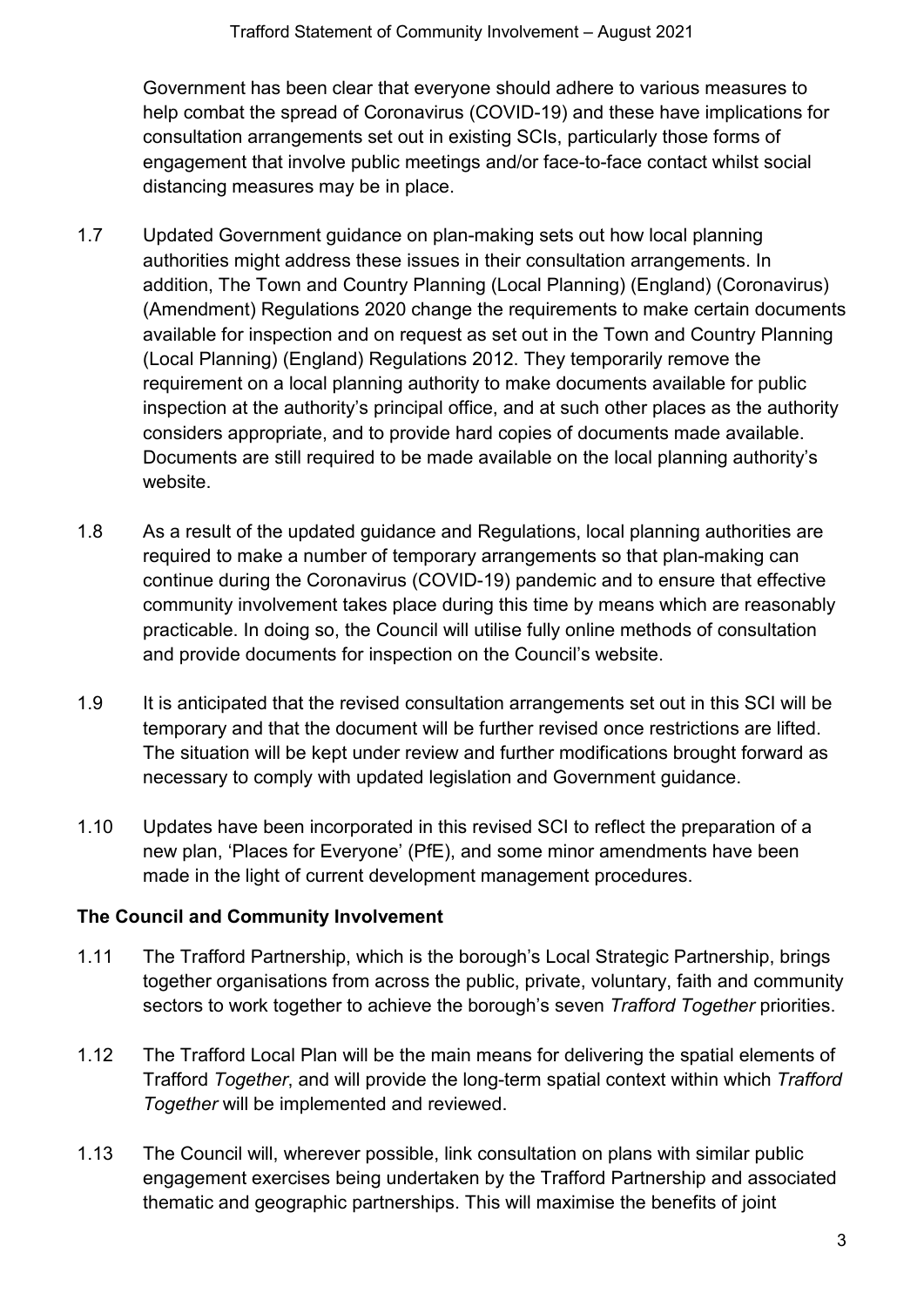consultation, take advantage of best practice, reduce the risk of consultation fatigue and avoid unnecessary duplication of effort.

1.14 Further details about the Trafford Partnership can be found on the Trafford Partnership webpages, which can be found at [http://www.traffordpartnership.org.](http://www.traffordpartnership.org/)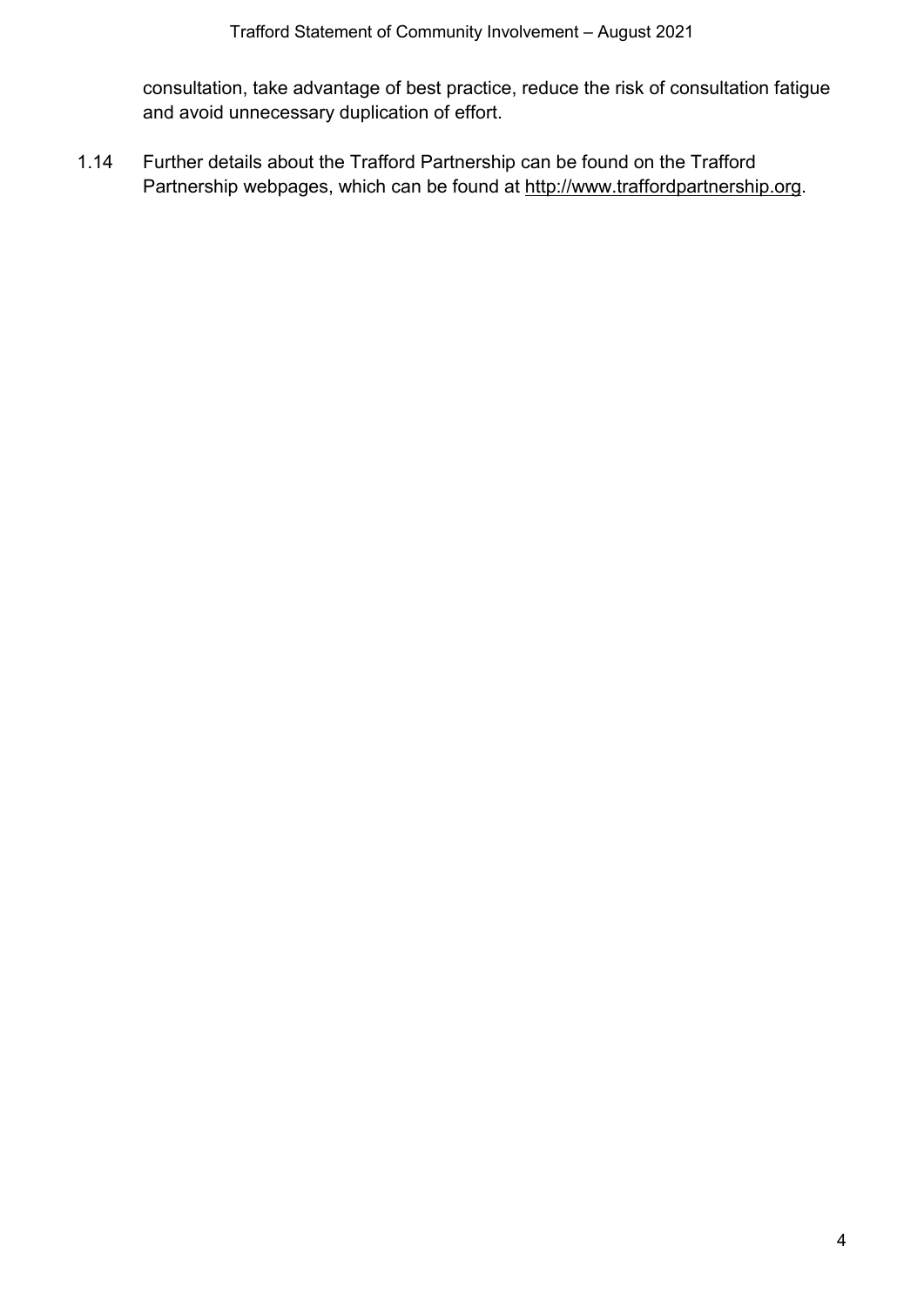# <span id="page-4-0"></span>**2 Plan-making in Trafford**

- 2.1 Trafford's Development Plan is currently made up of the Core Strategy, saved policies from the Revised Unitary Development Plan (UDP), the Greater Manchester Minerals Plan, the Greater Manchester Waste Plan, the Altrincham Town Centre Neighbourhood Business Plan and the Composite Policies Map. Further details on each of these plans can be found on the Council's Strategic Planning webpages.
- 2.2 The following new Development Plan Documents are being prepared. These will be subject to independent examination and when adopted will become part of the Development Plan for Trafford, replacing a number of current Development Plan Documents. Further details are contained within the Council's up to date Local Development Scheme (LDS).

#### **'Places for Everyone' (PfE)**

2.3 'Places for Everyone' (PfE) is a spatial plan that will cover nine of the ten districts in Greater Manchester, including Trafford. It is being produced collaboratively by the Mayor of Greater Manchester and nine Greater Manchester local authorities. 'Places for Everyone' (PfE) will set the overall spatial strategy for the area, including identifying the appropriate scale and distribution of housing and employment. It will contain a set of strategic policies and allocations to deliver economic, social and environmental benefits.

#### **The Trafford Local Plan**

2.4 The Trafford Local Plan will reflect the overarching 'Places for Everyone' (PfE) strategic context and will provide specific planning policies to address local issues. This plan will be produced in parallel with 'Places for Everyone' (PfE) and will be subject to independent examination.

#### **Area Action Plans**

2.5 Area Actions Plans (AAPs) may be prepared for any part of Trafford where further detailed planning guidance to help shape the delivery of growth, redevelopment or investment would be beneficial.

#### **Neighbourhood Plans**

2.6 Neighbourhood Planning allows local communities to have a major say in helping to shape, direct and deliver sustainable development in their local area. Neighbourhood Plans are prepared under the Neighbourhood Planning Act 2017, and supporting Regulations, and become part of the statutory Development Plan for the area in which they apply. Neighbourhood Development Orders allow planning permission to be granted in relation to a particular neighbourhood area for certain types of development. The process for creating a Neighbourhood Development Order is statutory and similar to the process for creating a Neighbourhood Plan.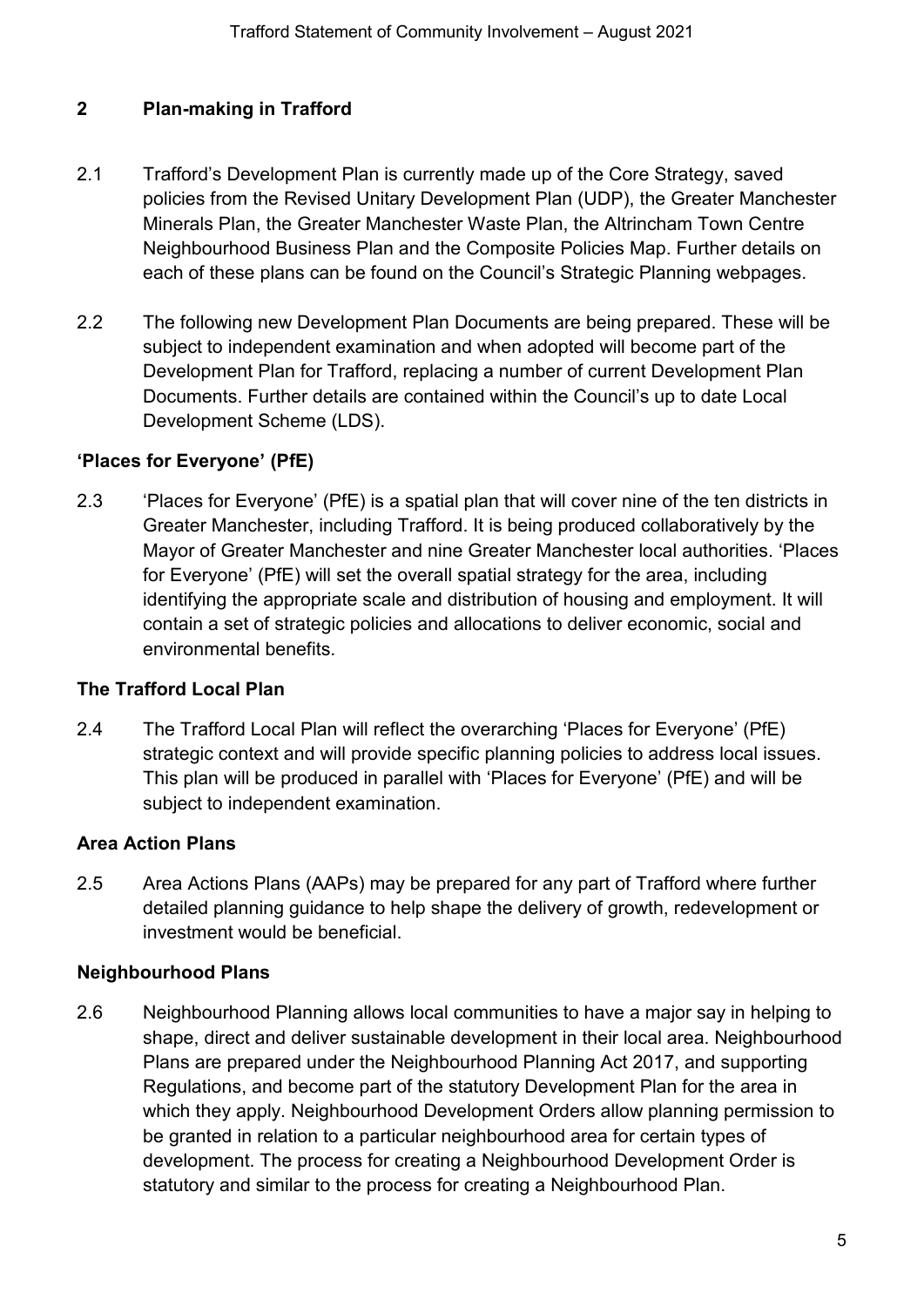- 2.7 Communities will take the lead in Neighbourhood Planning. The local parish or town council will lead the work or, in areas without a parish or town council, Neighbourhood Forums will need to be established. In areas which are predominately commercial (such as a high street or town centre), a Business Neighbourhood Plan should be produced by a Business Neighbourhood Forum.
- 2.8 Neighbourhood Plans are prepared by local communities, with the support of the Council. However, Council approval is required at key stages including the decision to adopt a Neighbourhood Plan as part of the Development Plan for Trafford.
- 2.9 The Council will provide support during the preparation of a Neighbourhood Plan, help to make decisions when necessary, organise the plan's independent examination and run the local referendum. The Council will provide advice and (non-financial) assistance during the preparation or modification of a Neighbourhood Plan at a level that is considered appropriate.
- 2.10 The specific support that the Council will provide to those involved in Neighbourhood Planning may include:
	- Providing advice on the legal requirements of Neighbourhood Planning;
	- Providing informal advice on proposed neighbourhood area and forum applications and draft Neighbourhood Plans before these are formally submitted;
	- Setting out the relevant Local Plan policies which a Neighbourhood Plan would have to comply with;
	- Providing evidence base materials and relevant data which the Council has access to;
	- Providing advice on effective consultation and engagement methods;
	- Attendance at virtual meetings as deemed appropriate by the Council.
- 2.11 Further details on Neighbourhood Planning in Trafford can be found on the Council's Strategic Planning webpages.

# **Supplementary Planning Documents (SPDs)**

- 2.12 SPDs provide additional information to, and support the policies of, the Development Plan. They assist with interpreting the policies and how they should be implemented.
- 2.13 When making a decision on a planning application, an SPD is taken as a material consideration. The weight given to SPDs is considerable as they have been prepared in full consultation with the public and approved for development management purposes by the Council. SPDs are shorter in length than Development Plan Documents and have a shorter time period for production. Further details on the Council's SPDs can be found on the Council's Strategic Planning webpages.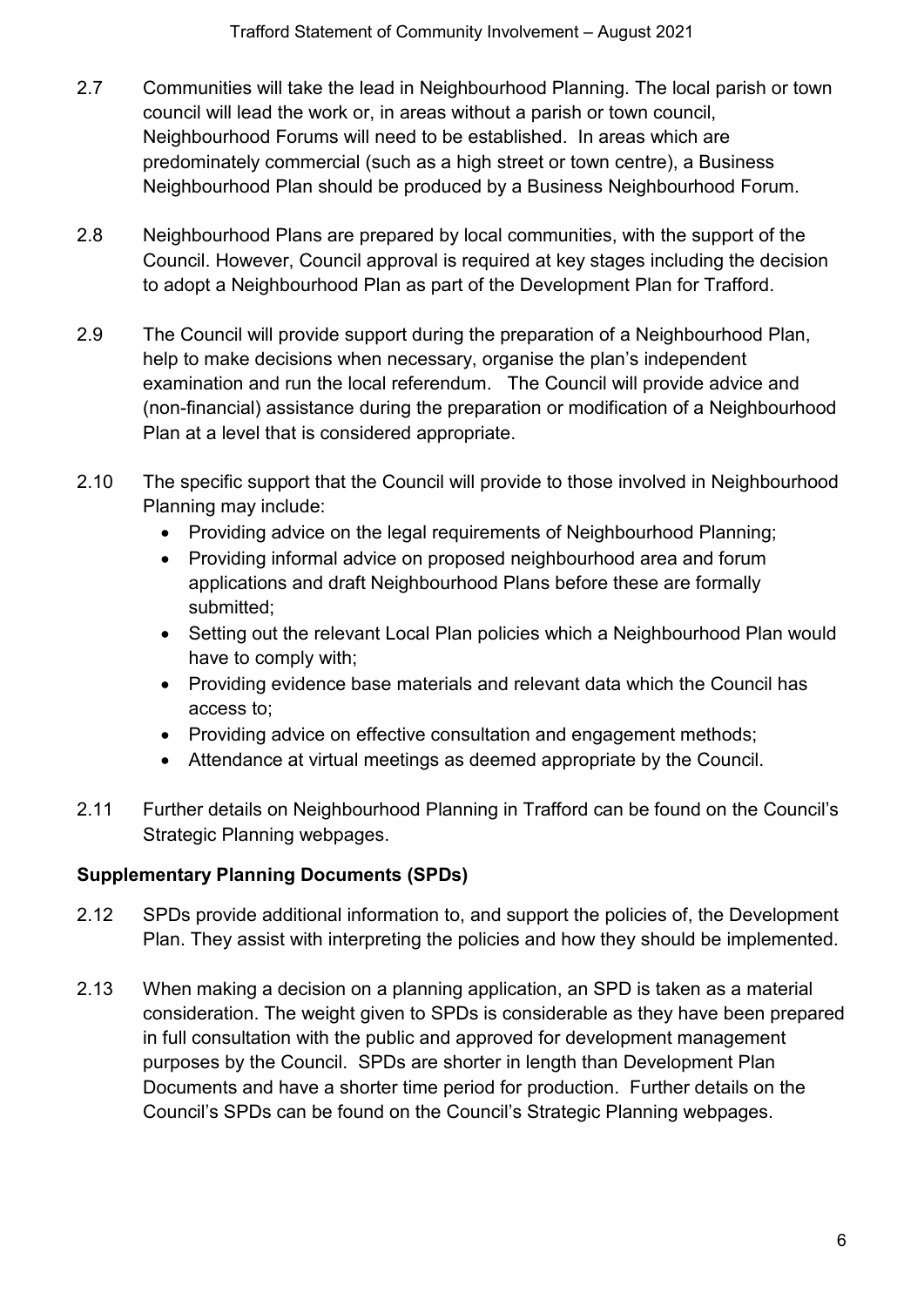# **Other documents**

- 2.14 Other documents support the production and implementation of the planning framework. In addition to this **Statement of Community Involvement**, they include the **Local Development Scheme**, the **Authority Monitoring Report**, the **Community Infrastructure Levy** and **evidence base** documents.
- 2.15 The **Local Development Scheme** (LDS) is a public document which sets out the Council's project plan for the production and review of plans and includes a description and timetable for each document. The LDS is available on the Council's Strategic Planning webpages.
- 2.16 The **Authority Monitoring Report (AMR)** provides information on progress in achieving targets identified in the LDS and looks at how planning policies are achieving their aims and purpose. The most up-to-date and past versions of the AMR are available on the Council's Strategic Planning webpages.
- 2.17 The **Community Infrastructure Levy** (**CIL**) allows local authorities in England and Wales to set a financial charge on developments which is used towards providing essential infrastructure to support planned growth. CIL charges are based on the size, type and location of the development proposed. The Trafford CIL Charging Schedule came into effect on 07 July 2014. Further details on the Council's CIL regime can be found on the Council's Strategic Planning webpages.
- 2.18 The Council's **evidence base** contains up to date and regularly monitored information from surveys and evidence gathering exercises. The evidence base helps to inform the preparation of planning policies and the contents of plans. Information contained within the evidence base can also highlight the need to prepare or review a plan. Where appropriate, the Council will seek the involvement of relevant groups and organisations in the development of this evidence base so that it has the most reliable and robust information available.
- 2.19 Further details of the Council's current evidence base can be found on the Council's Strategic Planning webpages.

#### **Integrated Assessment (IA)**

- 2.20 Integrated Assessment (IA) is a key part of developing good plans in Trafford. Where IA is required, it is undertaken at all stages of plan preparation to ensure that documents are assessed against social, economic, and environmental objectives and are as sustainable as possible. Sustainable development is defined in the NPPF (paragraph 7) as 'meeting the needs of the present without compromising the ability of future generations to meet their own needs'.
- 2.21 The IA includes three separate assessments that help with the production of plans. These are:-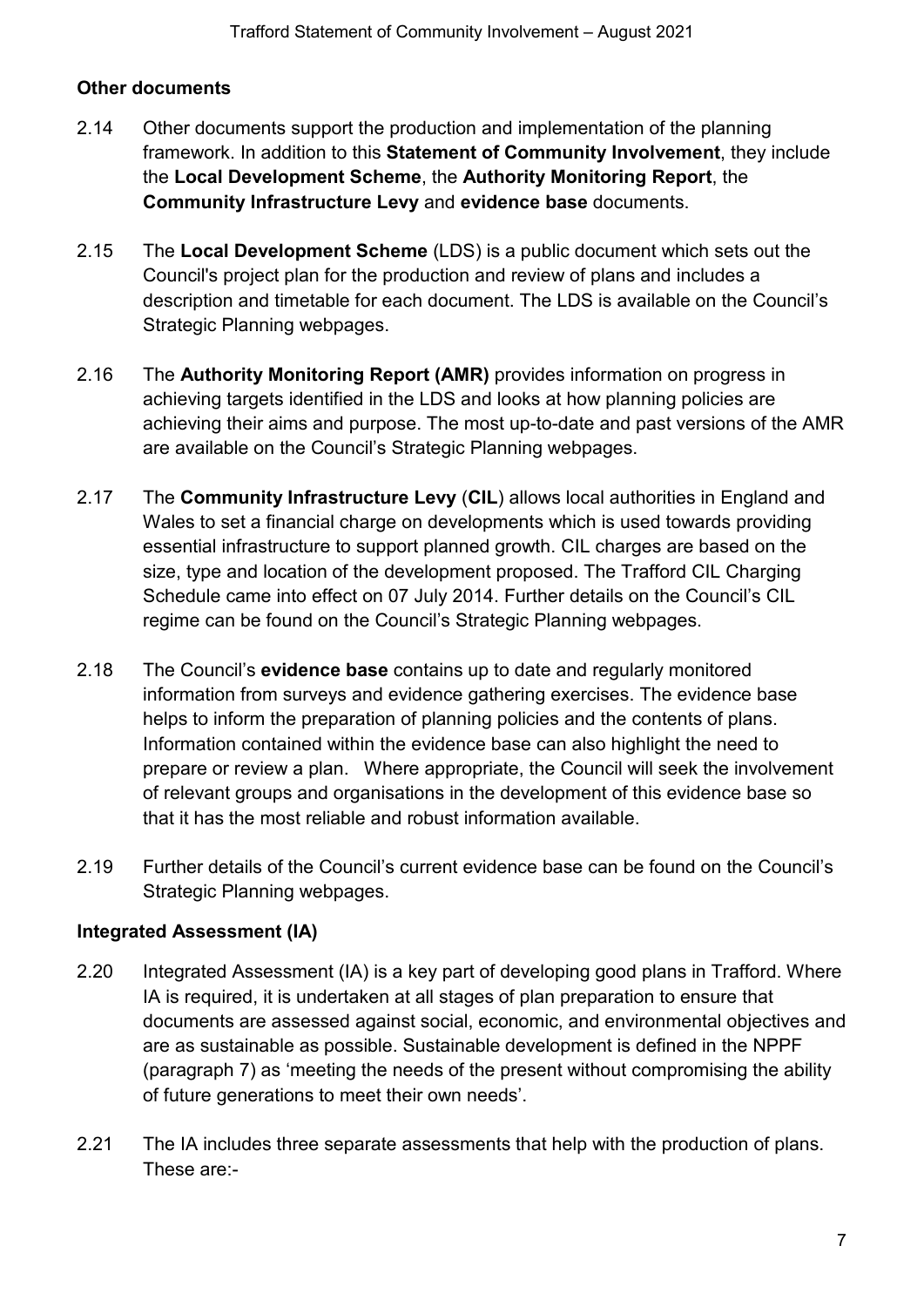- Sustainability Appraisal (SA) / Strategic Environmental Assessment (SEA) this assesses the effects of the plan across a range of social, economic and environmental issues.
- Health Impact Assessment (HIA) this assesses the effects of the plan on the health and well-being of the population and its ability to access health-related facilities and services. The HIA also addresses equalities issues and has some overlap with the Equalities Impact Assessment.
- Equalities Impact Assessment (EqIA) this assesses the effects of the plan in terms of equalities issues, with particular focus on disadvantaged or excluded groups of people. The EqIA helps to identify where we can best promote equality of opportunity.
- 2.22 A Habitats Regulations Assessment (HRA) may also be required to be undertaken separately from the IA. This will assess the potential for the plan to affect European nature conservation sites.

# **Duty to co-operate**

- 2.23 The **duty to co-operate** is a legal requirement of the plan-making process. It was introduced by the Localism Act 2011 and requires local authorities to consider strategic planning beyond their boundaries, providing a way of addressing larger issues that cannot be dealt with by working alone. This may include:
	- new housing across a wider housing area;
	- major retail, leisure, industrial and other economic development:
	- new infrastructure such as roads, rail, and energy generation; and
	- protection and enhancement of the natural and historic environment.
- 2.24 When we prepare or review a local planning document the Government requires local planning authorities to work together with other bodies to ensure that strategic and other cross boundary issues are properly co-ordinated and addressed in plans. Government legislation and guidance sets out a range of bodies and other consultees who we have to notify as part of our duty to co-operate.
- 2.25 As part of the Council's evidence on its Duty to Co-operate, a 'Statement of Common Ground' (SoCG) will be prepared as a written record of the progress made during the planning process in relation to strategic cross-boundary issues. The SoCG will show where there has been co-operation with Duty to Co-operate bodies throughout the preparation of a plan and will help to demonstrate that a plan is deliverable and based on joint working.
- 2.26 The activities undertaken by the Council as part of the duty to co-operate will be reported on within a Statement of Consultation and in the AMR where relevant.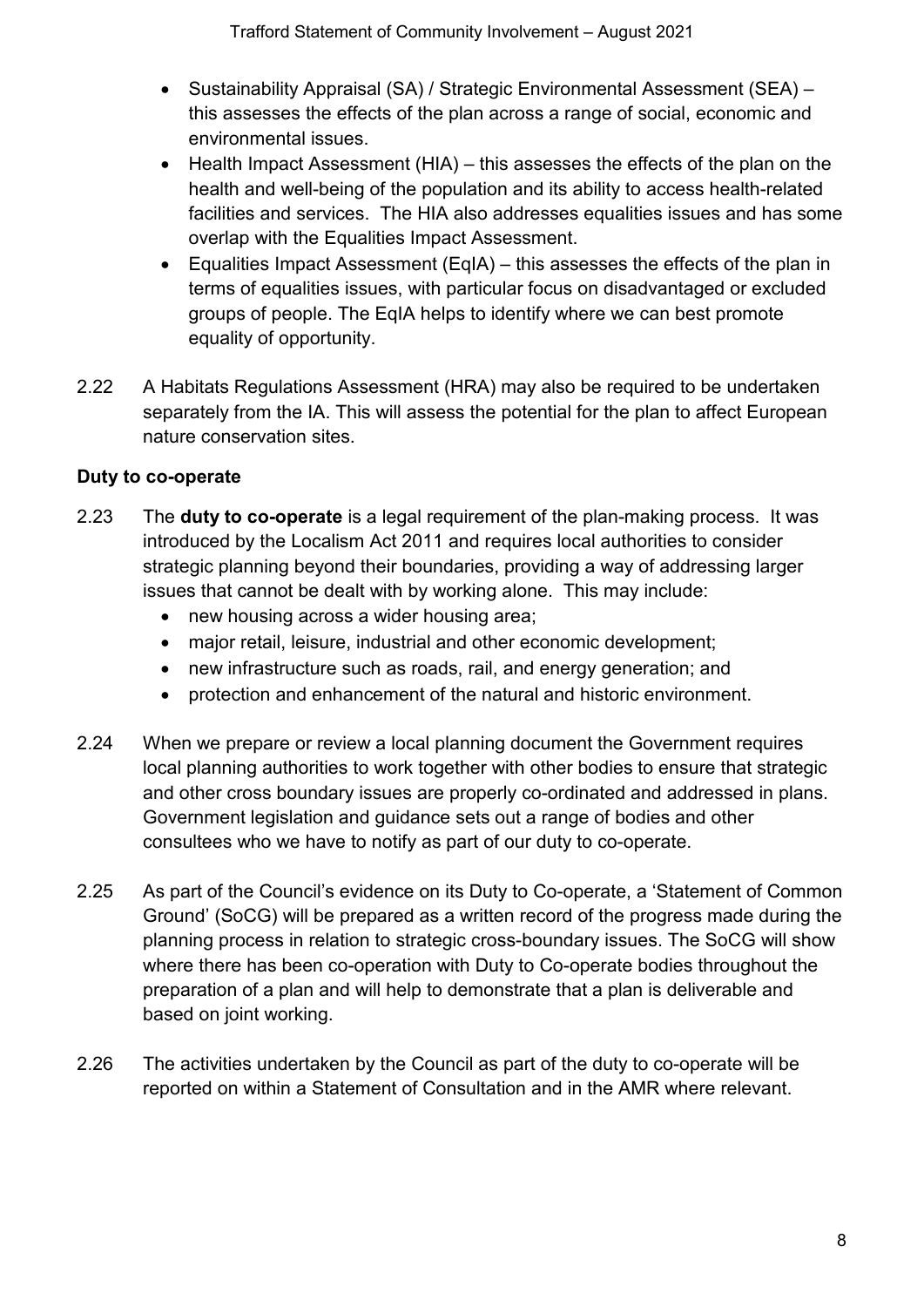#### <span id="page-8-0"></span>**3 How can you get involved in the Plan-making process?**

3.1 The Council will carry out appropriate consultation during the preparation of plans and supporting documents, and this will be guided by Regulations and the Council's Scheme of Delegation. Comments will be invited on what these plans should contain, what supporting evidence there should be, what the key issues are and how they can be addressed. Consultation will take place at early stages of the plan-making process and continue throughout. Any comments that are submitted will be considered and taken into account during the next phase of the plan-making process.

#### **Consultation methods**

- 3.2 A range of consultation methods will be used during the preparation of plans and supporting documents. The type of consultation used will be dependent on the type and stage of the document in question. Further detail on the use of these is set out in Appendix A of this SCI.
- 3.3 The Strategic Planning team maintains a **database of consultees** made up of different groups and individuals who have expressed an interest in Strategic Planning matters or are identified as consultees through national legislation and guidance (as listed in Appendix B). This enables members of the local community to register so they can be involved throughout the planning process. In the maintenance of this database the Strategic Planning team will have full regard to data protection requirements.
- 3.4 Those wishing to be added to the consultation database can contact Strategic Planning at [strategic.planning@trafford.gov.uk](mailto:strategic.planning@trafford.gov.uk) or by telephone (0161 912 3149). Further information can be found on the Council's Strategic Planning webpages.
- 3.5 There are different groups of organisations and individuals that will be contacted through planning policy consultations. The stages of consultation, and the range of consultees, are set out in Appendix A and Appendix B of this SCI. The groups are categorised as:-
	- SCI 1 Duty to Co-operate bodies
	- SCI 2 Specific consultation bodies
	- SCI 3 General consultation bodies
	- SCI 4 Other consultation bodies
- 3.6 The Council will **make documents available on its website.** All consultation documents and supporting evidence base information can be viewed online. **Trafford Council's website** [\(www.trafford.gov.uk\)](http://www.trafford.gov.uk/) is used to display all the latest information about current consultations. Specific details of consultations on planning policy and related documents, together with supporting information, will be available on the Council's Strategic Planning webpages. This will allow everyone to be kept fully informed on the progress of current consultation events as well as those planned for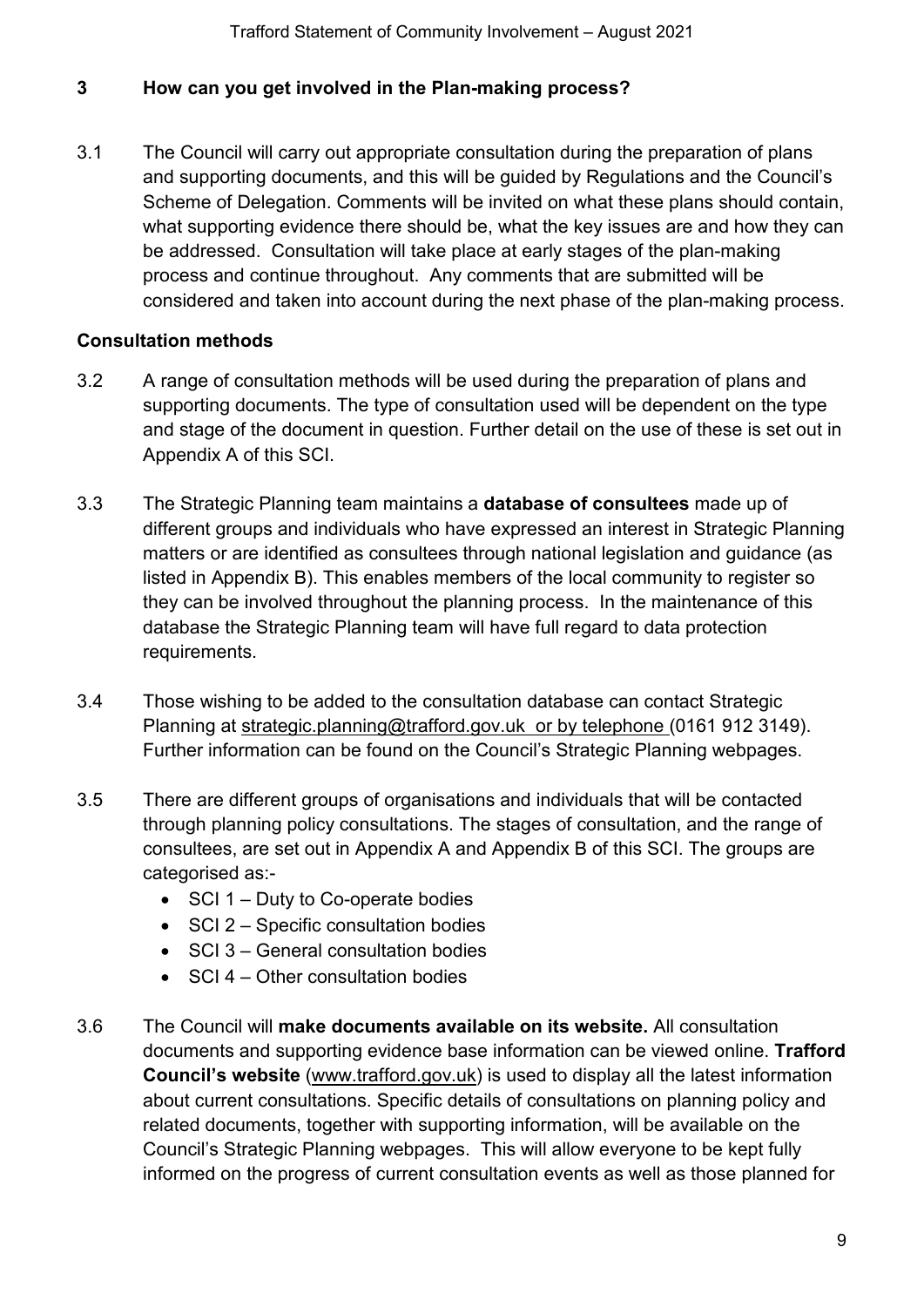the future. The Council's website will also make it possible to view responses that others have made when consultations have closed and have been reported on.

- 3.7 The Council will use **Social media,** including relevant twitter accounts and Facebook pages, to publicise the various stages involved in the production of planning documents.
- 3.8 The Council may choose to produce **publicity material** for public consultations if they are considered appropriate for the particular type, stage and subject matter of the document. This could include a press release, a public notice, and an advert in a local newspaper or the electronic display of information in Council buildings. The type of publicity material used will be decided on a case by case basis for each consultation.
- 3.9 The Council will make documents available in **accessible formats,** such as in large type, Braille, in audio format and in other languages upon request.
- 3.10 **Availability of officers** to provide advice will also be arranged. A Planning Officer will be available to deal with enquiries about the documents by telephone (during normal office hours), e-mail or letter. The Strategic Planning and Growth Team has a central email address [strategic.planning@trafford.gov.uk](mailto:strategic.planning@trafford.gov.uk) and phone number 0161 912 3149 through which enquiries can be made.
- 3.11 Consideration will be given to requests for Virtual **Stakeholder events** with groups, organisations, individuals and communities, depending on the type of document and the stage reached in its production. The following types of events will be considered:-
- Virtual Workshops The Council has made extensive use of stakeholder workshops in the past. These workshops give the opportunity for people to discuss planning issues in a detailed and supportive forum. Workshops will continue to be used in the future when considered appropriate, particularly at the early stages of plan-making. A record will be kept of stakeholder workshops and reported upon in a Statement of Consultation.
- Working with Partnerships and Communities The Council will inform and consult Town and Parish Councils, Neighbourhood Forums, Neighbourhood Partnerships, Town Centre Partnerships, Trafford Partnership Boards, Ward Members and other similar groups on a regular basis during the production of plans.
- 3.12 **Hard to reach groups** The Council will make every effort to engage with these groups directly and/or through representative organisations, whether local or national, and encourage them to get involved in the preparation of plans and supporting documents. In Trafford, hard to reach groups are considered to be:
	- Young people;
	- Frail elderly;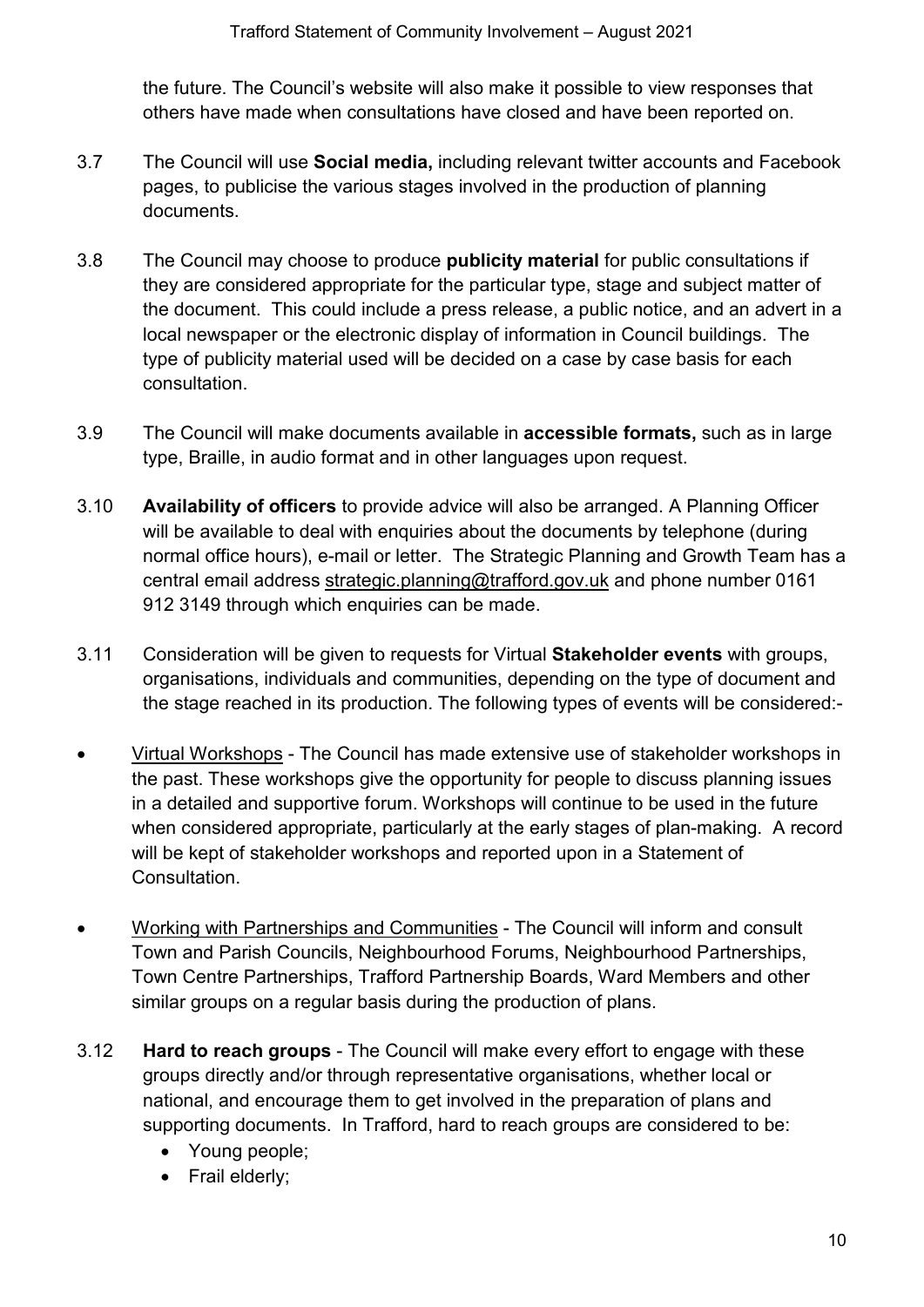- People with disabilities mobility impaired, visually impaired and hearing impaired;
- Black minority and ethnic groups;
- Gypsies, travellers and travelling show people.
- 3.13 Opportunities to involve hard to reach groups through other Council services (such as Public Health, and Children, Families and Wellbeing) will be explored. In preparing planning policy documents the Council will comply with the requirements of the Equality Act 2010 and the Public Sector Equality Duty.
- 3.14 As outlined in section 2 of this SCI, the Council is required to comply with a 'Duty to Co-operate'. The Council will have a proactive and collaborative working relationship with adjoining authorities and other public organisations throughout the plan-making process.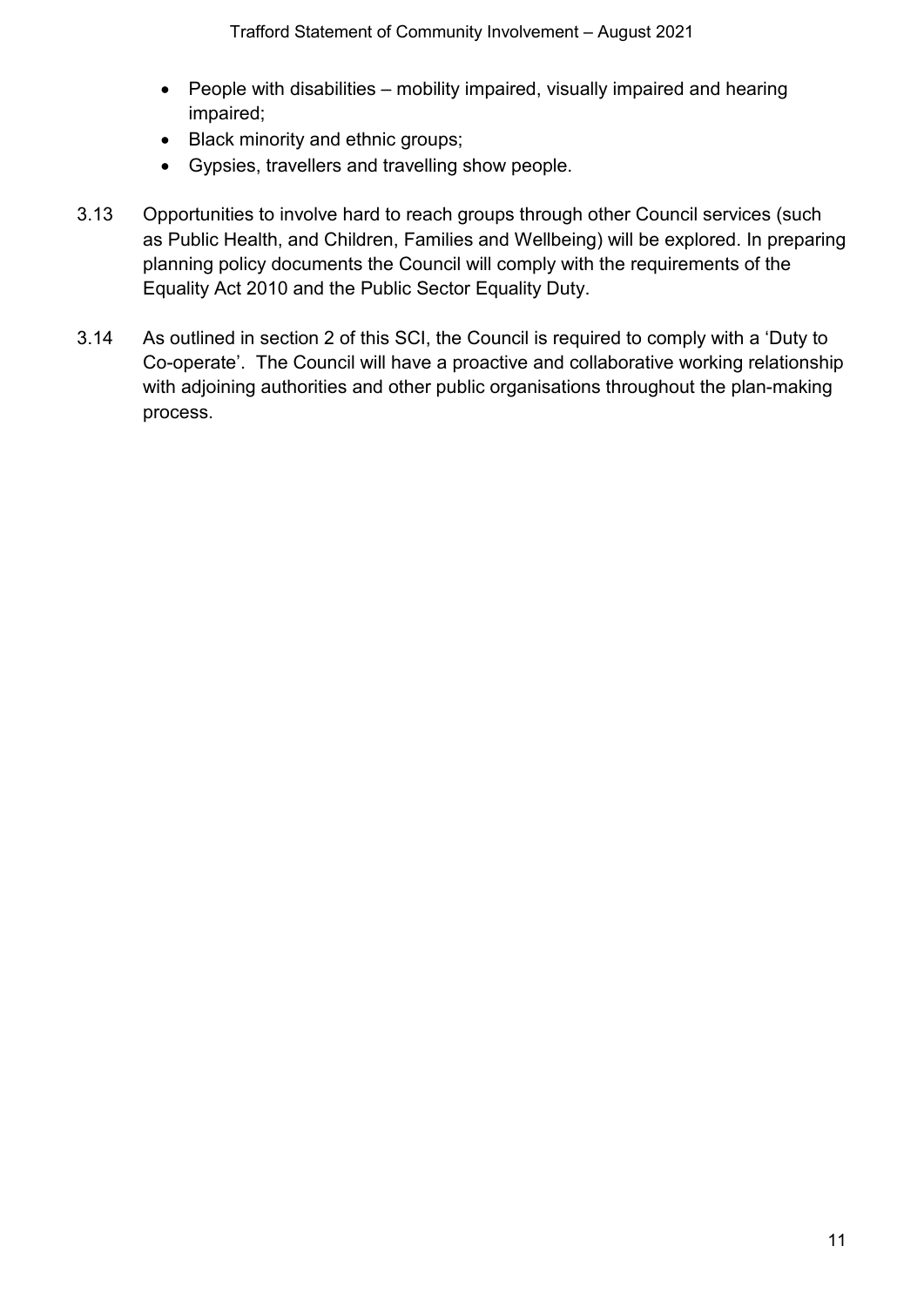#### <span id="page-11-0"></span>**4 What consultation will take place on 'Places for Everyone' (PfE)?**

- 4.1 The Greater Manchester Spatial Framework (GMSF) was a joint plan being produced by the ten Greater Manchester local authorities, to provide the overarching strategic framework to manage sustainable growth and development across the conurbation over the next twenty years or so.
- 4.2 Following the decision of Stockport Council in December 2020 not to approve the GMSF 2020 for Regulation 19 consultation or submission, the GMSF is no longer being progressed in its current form.
- 4.3 A joint plan of the nine remaining local authorities in Greater Manchester, including Trafford, known as '**Places for Everyone' (PfE)**, will deal with cross boundary and strategic planning issues up to 2037. Once adopted **PfE** will become part of the statutory Development Plan for each of the nine Greater Manchester local authorities sitting alongside adopted Local Plans.
- 4.4 Consultation on the submission version 'Places for Everyone', carried out in accordance with Regulation 19 of The Town and Country Planning (Local Planning) (England) Regulations 2012, as amended, and in accordance with each of the nine local authority's Statements of Community Involvement, commenced in August 2021.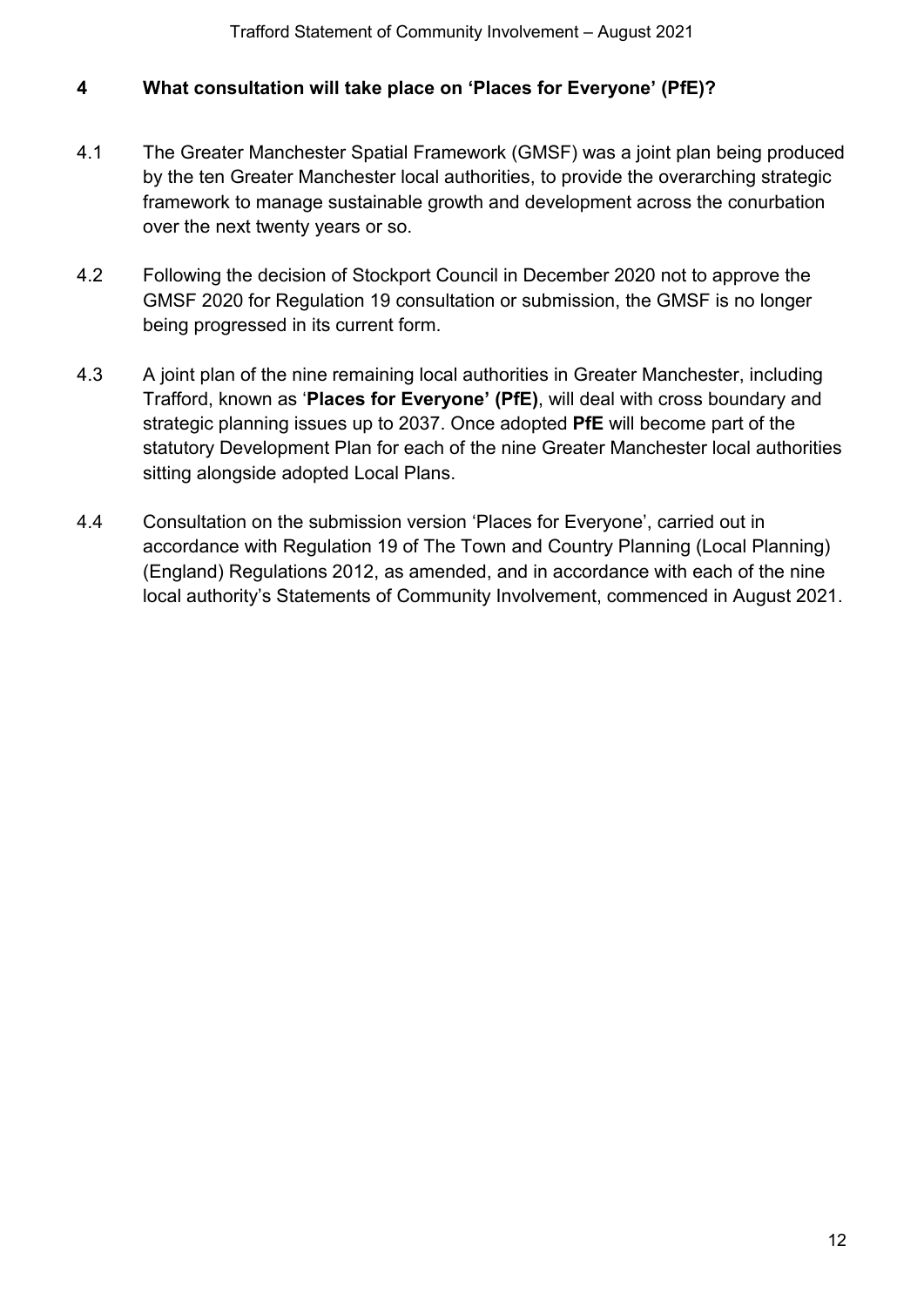# <span id="page-12-0"></span>**5 Consultation on Planning Applications**

- 5.1 The Council's Planning Service is responsible for determining all planning applications submitted to the Council. The Council is committed to involving communities in Trafford in the planning application process and will actively seek the views of the community on all planning applications. There is great value in involving the public in decisions relating to development in Trafford and this SCI sets outs how the Council involves communities in planning applications.
- 5.2 Early and proactive engagement in the planning application process makes the system more effective and efficient. Effective engagement with applicants, communities and the Council is important to achieving sustainable development that is right for communities.
- 5.3 The Council's arrangements for publicity and notification will never be less than the minimum Government requirements and in most cases these will be exceeded.
- 5.4 Local planning authorities have some freedom of choice about how they inform communities and other interested parties about planning applications. The Town and Country Planning (Development Management Procedure) (England) Order 2015 and its amendments, which can be found at www.legislation.gov.uk, set out the minimum statutory requirements.
- 5.5 The Council's Planning Service receives approximately 3,000 planning applications per year. This includes applications for planning permission, Listed Building Consent, Advertisement Consent and many more. More details about the different types of planning applications can be found at [www.planningportal.co.uk.](http://www.planningportal.co.uk/)
- 5.6 Development proposals fall into different categories which include major, minor and other types of application. The type of application has an influence on the level of community involvement that may be undertaken. Almost 55-60% of applications in Trafford are from householders for extensions and alterations to dwellings, and 2-3% are for major developments such as large housing or retail schemes.

#### **Pre-application discussions**

5.7 The aim of providing pre-application advice is to encourage discussion with a range of bodies including the local community before a formal application is submitted. Good quality pre-application discussions will lead to better outcomes for the community and is encouraged by central government. It allows changes to be made to the proposal to take into consideration points raised by planning officers, stakeholders or the community and therefore avoid objections being made at a late stage. If modifications are carried out at pre-application stage, the application is likely to be determined more quickly as the need for changes after the application has been submitted will be reduced. Small scale developments such as house extensions will generally not require pre-application community involvement but applicants are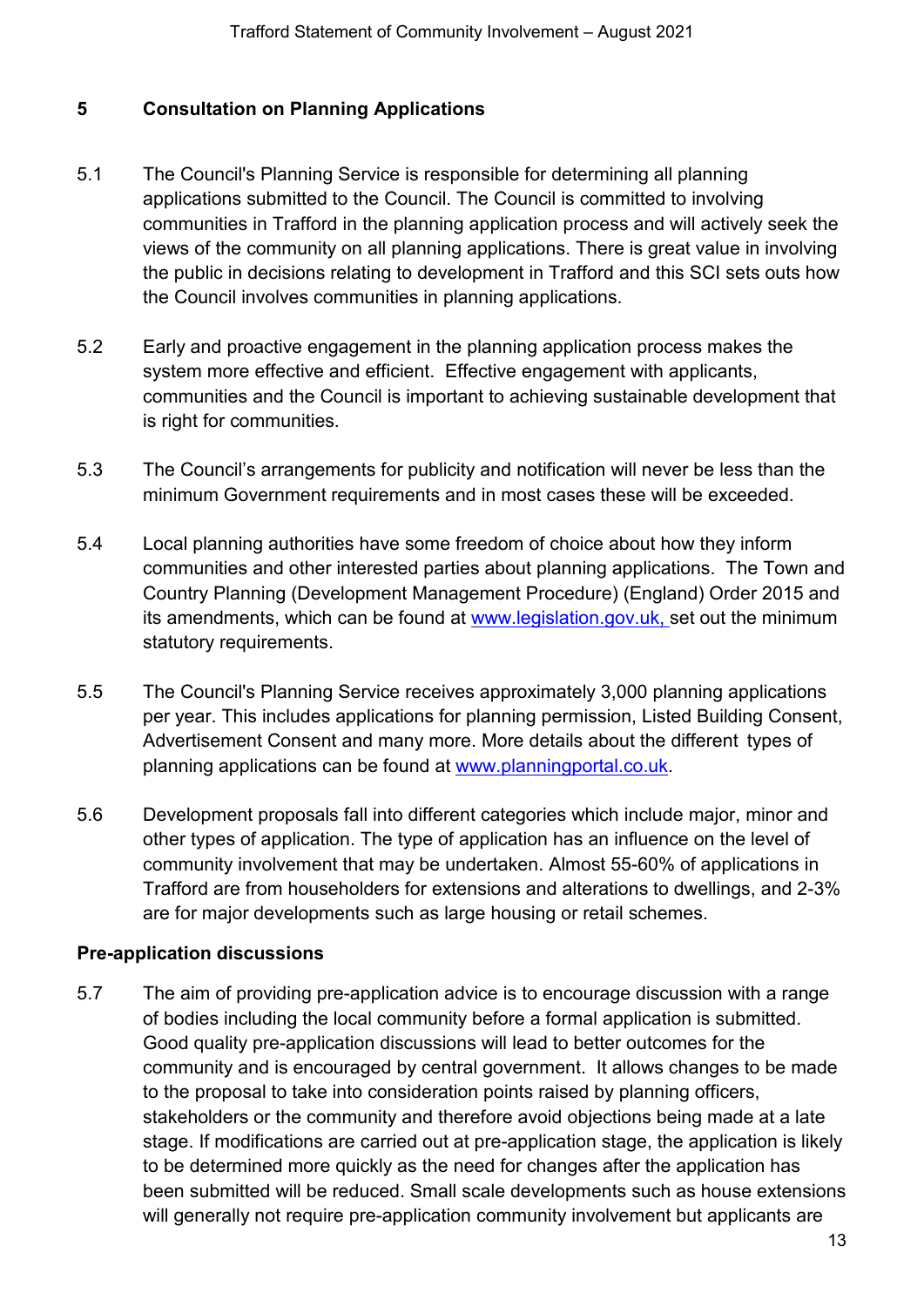encouraged to discuss their proposal with neighbours and others directly affected, prior to submitting an application.

- 5.8 Due to the commercially sensitive nature of some pre-application discussions, the Council does not generally carry out wider public consultation on them. However, the Council does encourage all developers of major, significant or contentious applications to undertake consultation with the local community and relevant agencies, such as Highways England, the Environment Agency and Transport for Greater Manchester, prior to the submission of a planning application.
- 5.9 Any consultation done as part of a pre-application discussion should ideally be agreed with the Council before it starts. Council Officers will encourage developers to engage with the local community. Virtual exhibitions, if appropriate, will be encouraged for major or particularly contentious schemes. Council Officers will not be involved in these pre-application exhibitions.
- 5.10 A Record of Community Involvement should form part of any subsequent planning application that has been the subject of pre-application consultation. This should include details of all publicity carried out, including a record of all persons or bodies consulted or who attended virtual meetings, a record of representations received and the developer's response to them. A summary of the Record of Community Involvement will be included in any reports on that planning application.
- 5.11 The Council provides a comprehensive pre-application advice service. The service is subject to a fee for which applicants are entitled to a virtual meeting with Officers and a written response which will seek to provide clear guidance on the acceptability of a proposal. In addition, pre-application advice may form part of a wider Planning Performance Agreement (PPA) or bespoke services which can be offered.
- 5.12 Further information on the pre-application stage of the planning process can be found at [www.planningportal.co.uk.](http://www.planningportal.co.uk/)

# **Planning Applications**

- 5.13 After the Council has received a planning application, it will undertake a period of consultation where views on the application can be expressed. The Council will identify and consult with a number of stakeholders including neighbouring properties and the formal consultation period will normally last for 21 days (or 14 days for permission in principle applications).
- 5.14 The main types of consultation will be:
	- Neighbour notification this includes notifying neighbours of the application site and community groups;
	- Statutory consultation consultation of specific bodies as set out by law who will have a duty to respond by providing advice on the application;
	- Consultation required by a direction a consultation direction will establish further statutory consultation requirements that are locally specific;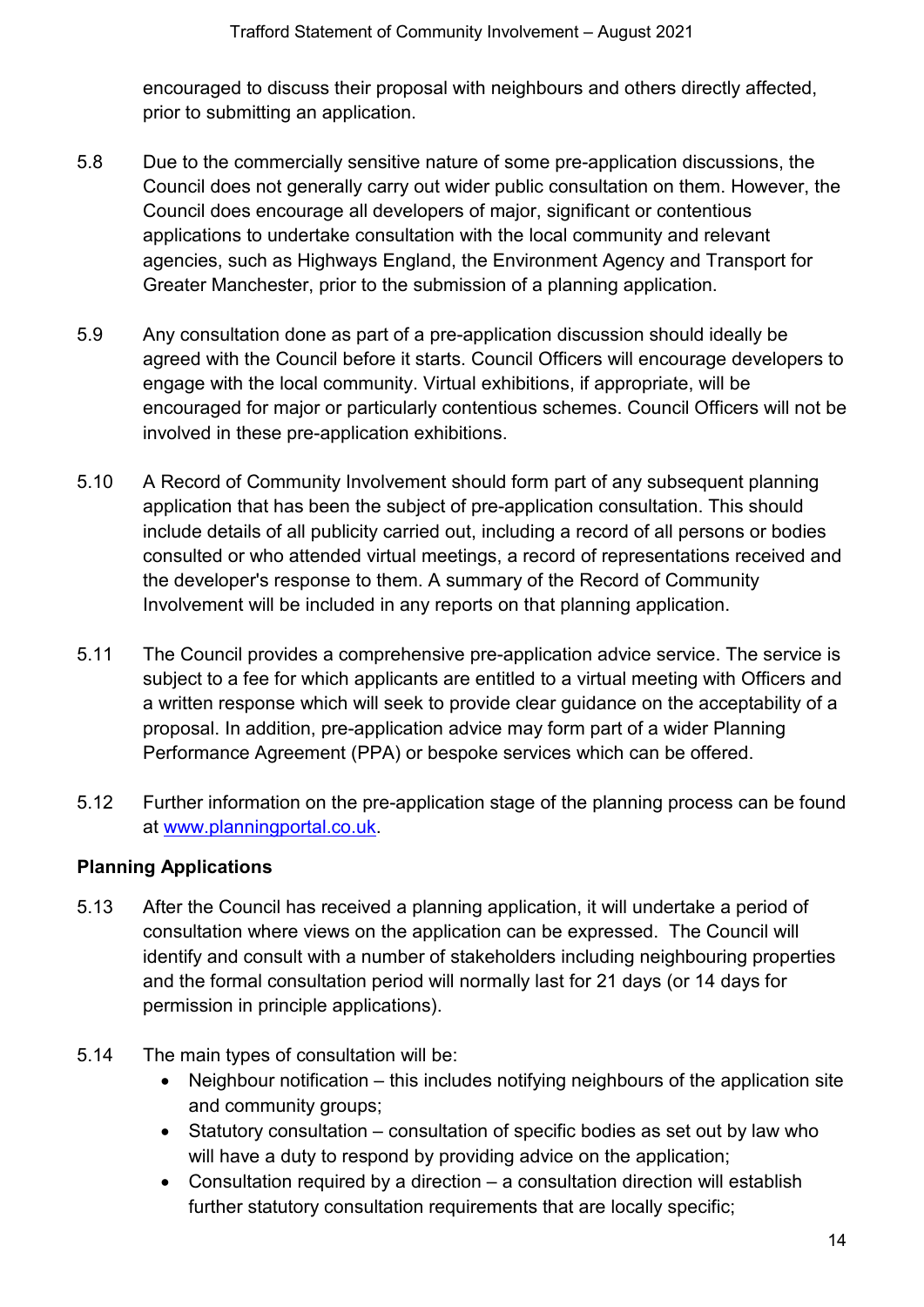- Non statutory consultation any other third party likely to have an interest in the proposal due to particular planning policies (for example, the Greater Manchester Ecology Unit, Greater Manchester Police, the Local Highway Authority, the Lead Local Flood Authority); and
- A site notice and/or press advert may be posted.
- 5.15 The Council will undertake **Neighbour notification** where appropriate as detailed in Appendix C. It is the Council's usual practice to inform occupants and owners, if known, of neighbouring properties that a planning application has been received on a site. The extent of neighbour consultation will depend on the nature of the proposed development. Direct neighbour notification by letter (or where appropriate by e-mail) will be undertaken on all planning applications giving the recipient a minimum of 21 days in which to comment.
- 5.16 There are **statutory consultees** which the Council must consult on planning applications. The Town and Country Planning (Development Management Procedure) (England) Order 2015 includes a schedule of bodies that should be consulted on planning applications. Exactly which body is consulted depends on the nature of the application but includes organisations such as the Environment Agency, Historic England, Parish Councils, the Local Highway Authority and the Lead Local Flood Authority. Statutory consultees have a minimum of 21 days in which to respond.
- 5.17 **Site notices** will be posted for:
	- Major applications;
	- Applications which do not accord with the development plan;
	- Applications accompanied by an environmental statement;
	- Applications that may affect a Right of Way;
	- Applications in and adjoining Conservation Areas; and
	- Applications concerning Listed Buildings.
- 5.18 Site notices will be used for publicising proposals wherever direct notification would be difficult to achieve, including employment development within the Main Employment Areas. Site notices will be posted on or near the application site for no less than 21 days.
- 5.19 Site notices must be posted for sites that the Council intends to grant permission in principle on. For those included on the brownfield land register they should be subject to a consultation period of 21 days and for those submitted via application for 14 days.
- 5.20 Comments can be made on applications for development, whether publicised by site notice or neighbour notification letter, and all representations received prior to the determination of the application will be taken into account. Anyone can respond to a planning application consultation, not just those notified or who will be directly affected by it.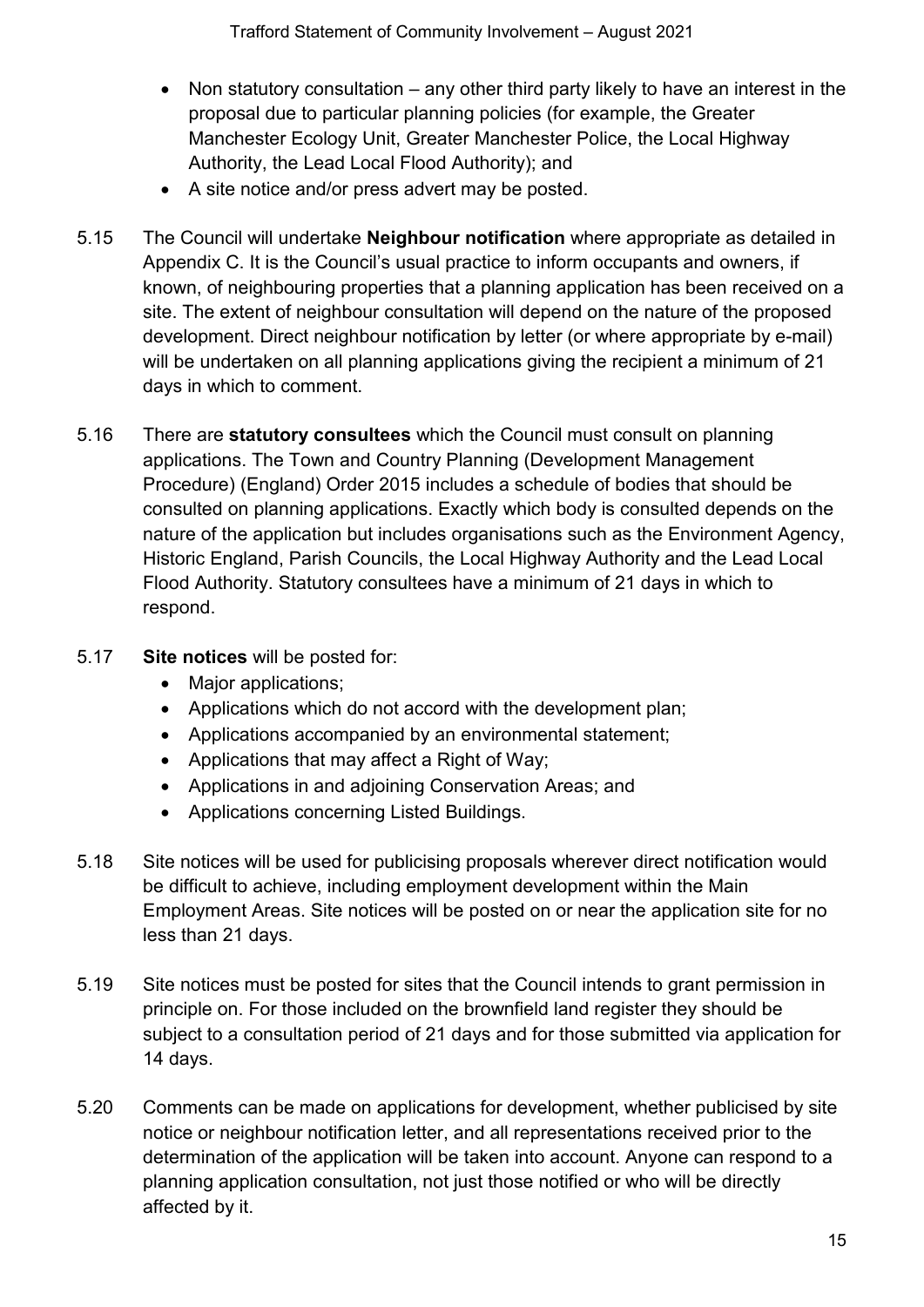- 5.21 All representations must be made in writing by email or through the Council's website or by letter and include a name and address. Whilst anonymous representations will be accepted they will carry little or no weight within the decision-making process. All comments received are taken into account before a decision is made. By law, any comments made about an application must be available for public viewing. The Council is unable to acknowledge receipt of comments.
- 5.22 The publicity arrangements within Trafford, as set out in Appendix C, are a guide and individual cases may vary. The arrangements apply to the following types of planning applications:
	- Outline and Full planning applications and approval of Reserved Matters;
	- Renewal of permission;
	- Retrospective planning applications;
	- Variation or discharge of conditions;
	- Express consent for Advertisements;
	- Listed building consent;
	- Hazardous substances consent;
	- Certificate of lawfulness of existing use or development; and Prior approvals and notifications.
- 5.23 Appendix C details which neighbours may be consulted on planning applications. Further details on the statutory requirements for consulting on planning applications can be found at [www.planningportal.co.uk.](http://www.planningportal.co.uk/)
- 5.24 As general practice, where a new application is made within 12 months of a previous decision or date of withdrawal of an earlier application, all those previously notified will receive direct notification of the new submission. The case officer will exercise discretion as to whether those who commented on the application will also be directly notified.
- 5.25 Consideration will be given to requests for virtual **meetings** with groups, organisations, individuals and communities for applications where there are any controversial issues, and/or which are contrary to the Development Plan for Trafford.
- 5.26 In certain circumstances the Council may decide to undertake **Re-consultation.** After the initial period of consultation it may be necessary to extend it if, for example, changes to the application are submitted. When significant amendments to an application are proposed before determination the Council will re-consult neighbours, Parish Councils, statutory consultees and other interested parties, as appropriate, normally giving 10 days in which to comment. In deciding whether this is necessary, the following considerations may be relevant:-
	- Were objections or reservations raised in the original consultation stage substantial and, in the view of the local planning authority, enough to justify further publicity?
	- Are the proposed changes significant?
	- Did earlier views cover the issues raised by the proposed changes?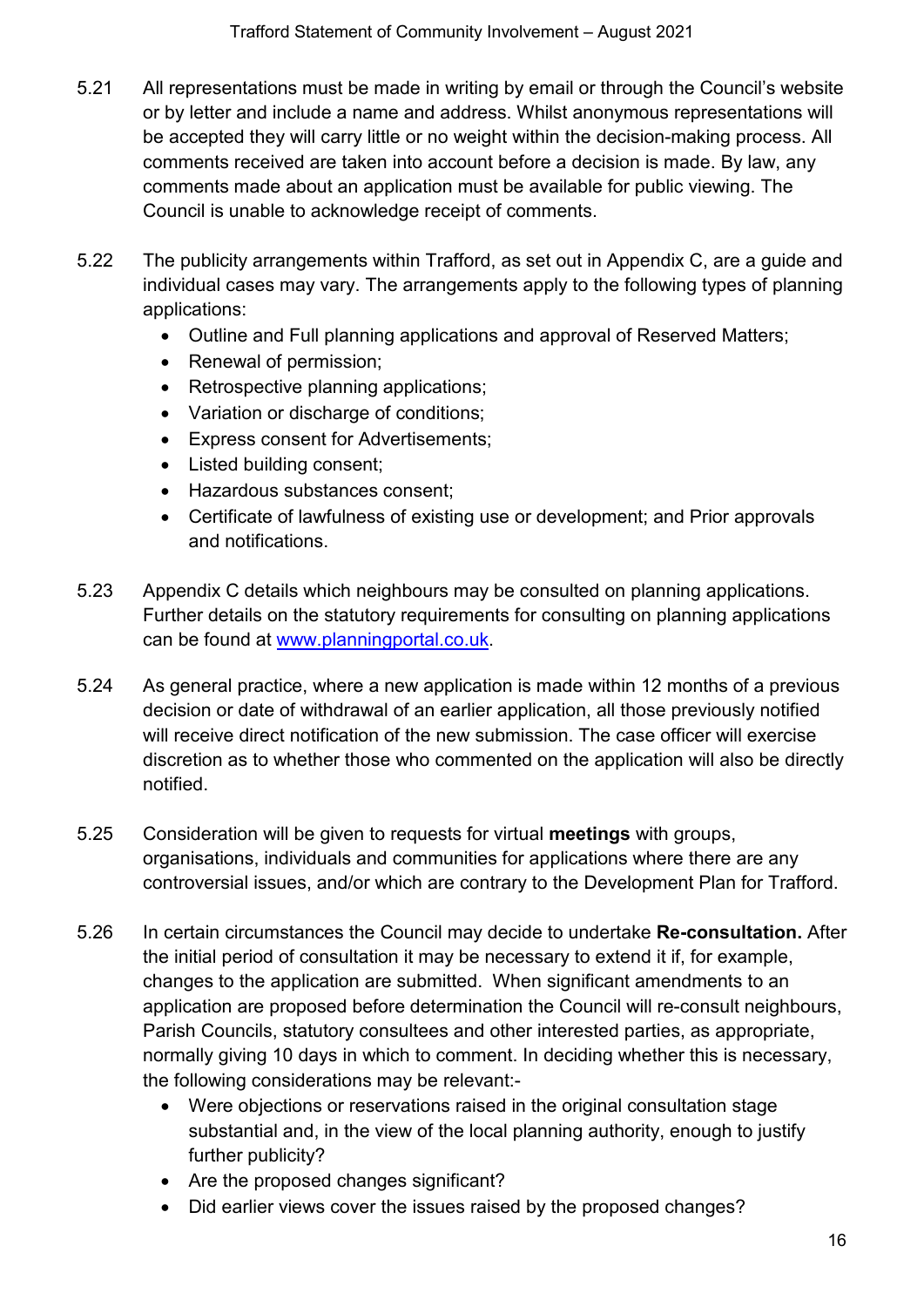- Are the issues raised by the proposed changes likely to be of concern to parties not previously notified?
- 5.27 **Trafford Council website -** A list of planning applications received each week is displayed on the Council's website. Copies of this 'weekly list' are also distributed to Borough Councillors, Parish Councils, libraries and relevant local organisations, registered parties and others. A public access database is also available on the Council's website which allows planning application details to be viewed online including planning application forms, plans and other related documents.
- 5.28 The Council will use **Social media**, including relevant twitter accounts and Facebook pages, to publicise consultations where appropriate.
- 5.29 Planning applications can be determined by Officers under delegated powers or by Planning and Development Management Committee. The approach taken to establishing how the decision will be made is undertaken in accordance with the Scheme of Delegation within the Council's Constitution, which can be found on the Council's website. When an application is to be determined by the **Planning and Development Management Committee**, members of the public or other interested parties may address the Committee, for or against a proposal. Anyone wishing to speak at Planning and Development Management Committee must let the Council know in writing before 4pm of the Tuesday before the committee meeting. At present, the Council's Constitution allows one person to speak for and one person to speak against a development proposal for a period of 3 minutes each.

#### **Permission in principle**

- 5.30 Being granted permission in principle for development is an alternative way of being granted planning permission for housing-led development. There are two stages to this type of planning permission, the first stage considers if a site is suitable in principle (Permission in Principle) and the second considers detailed development proposals for the scheme (Technical Details Consent).
- 5.31 Guidance on the processes involved in granting Permission in Principle and Technical Details Consent can be found at [www.gov.uk.](http://www.gov.uk:-)
- 5.32 Permission in Principle can be granted either on sites that are contained within part 2 of the Council's Brownfield Land Register or when it is sought by an application. Local authorities must consult those identified in The Town and Country Planning (Development Management Procedure) (England) Order 2015, as set out at www.legislation.gov.uk, and take into account any representations received. Consultation and notification requirements for sites on part 2 of the Brownfield Land Registers are set out in the relevant regulations at [www.legislation.gov.uk.](http://www.legislation.gov.uk/)
- 5.33 When a consultation takes place in relation to Permission in Principle, statutory consultees have a duty to respond within 14 days unless a longer period of time is agreed with the Council.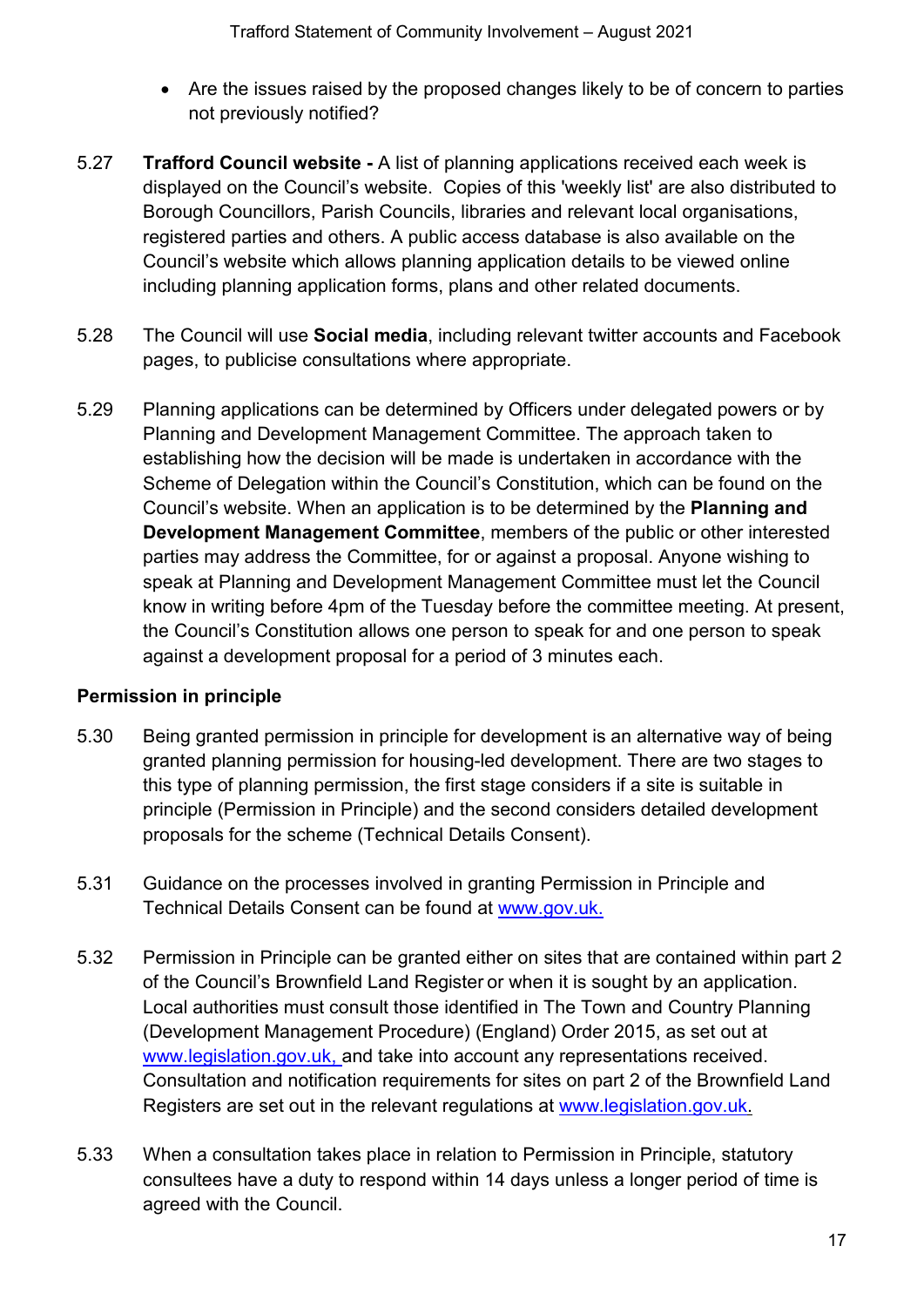#### <span id="page-17-0"></span>**6 How can we make sure we are consulting successfully?**

#### **Monitoring**

- 6.1 The success and effectiveness of the SCI will be monitored and, where necessary, reviews to the document brought forward. This will ensure that the stakeholders who are consulted, and the techniques for community involvement and engagement, remain appropriate. Monitoring will also be built into the Council's consultation practices, for example through the Statement of Consultation for each stage of Local Plan production and customer survey questionnaires on planning applications, which can demonstrate:-
	- The number of people and groups participating in consultations, including those who may be 'hard to reach'
	- The extent to which representations effect change
	- Whether participants value their involvement in the process
	- Which techniques generate the most effective response
	- Whether participants have any suggestions for improving or enhancing community involvement.
- 6.2 Consultation databases will be updated regularly to identify new, interested or representative organisations, groups and individuals, having full regard to data protection requirements.
- 6.3 These indicators will be used to review the SCI and changes will be considered where there has been a particularly low level of community involvement. The Council will apply the process and principle of continuous monitoring and review to all consultation documents.

#### **Resources**

6.4 It is important that sufficient resources are made available to implement the consultation measures set out in this SCI. Community involvement for plan- making and in relation to planning applications will be overseen by the Strategic Growth and Planning and Development services as appropriate. The Council's Communications and Marketing Team will offer support and advice on public and media relations. The Council's Partnerships and Communities Team will assist in working with the Trafford Partnership.

# **Contact details**

- 6.5 For all matters relating to planning documents please contact the Strategic Planning Team:
	- By telephone: 0161 912 3149
	- By email: [strategic.planning@trafford.gov.uk](mailto:strategic.planning@trafford.gov.uk)
	- By letter: Strategic Planning Team, Trafford Town Hall, Talbot Road, Stretford, Manchester M32 0TH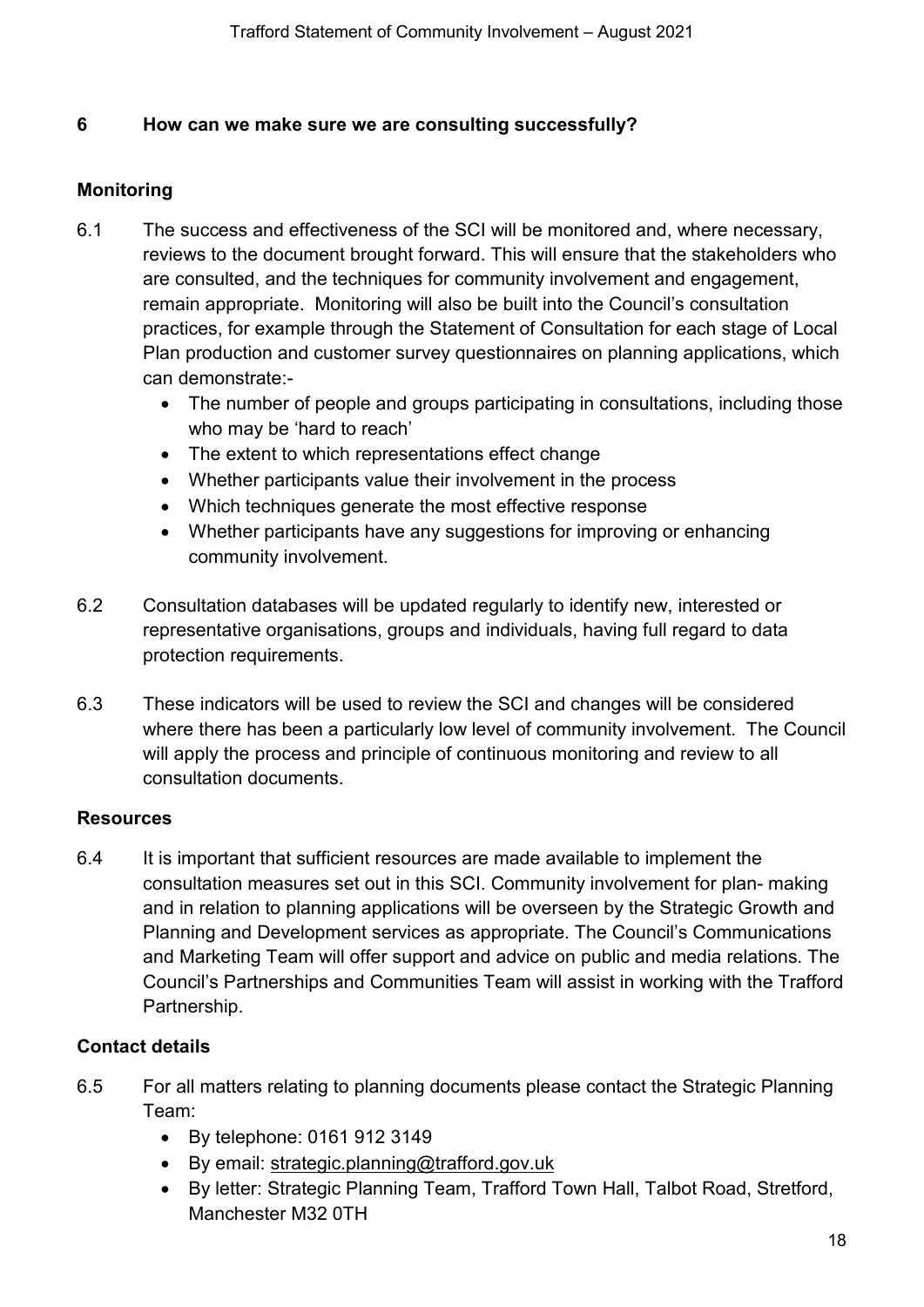Trafford Statement of Community Involvement – August 2021

- 6.6 For all matters relating to planning or other applications, or if you would like to arrange a pre-application discussion, please contact the Planning and Development Service:
	- By telephone: 0161 912 3149
	- By email: [development.management@trafford.gov.uk](mailto:development.management@trafford.gov.uk)
	- By letter: Planning and Development Service, Trafford Town Hall, Talbot Road, Stretford, Manchester M32 0TH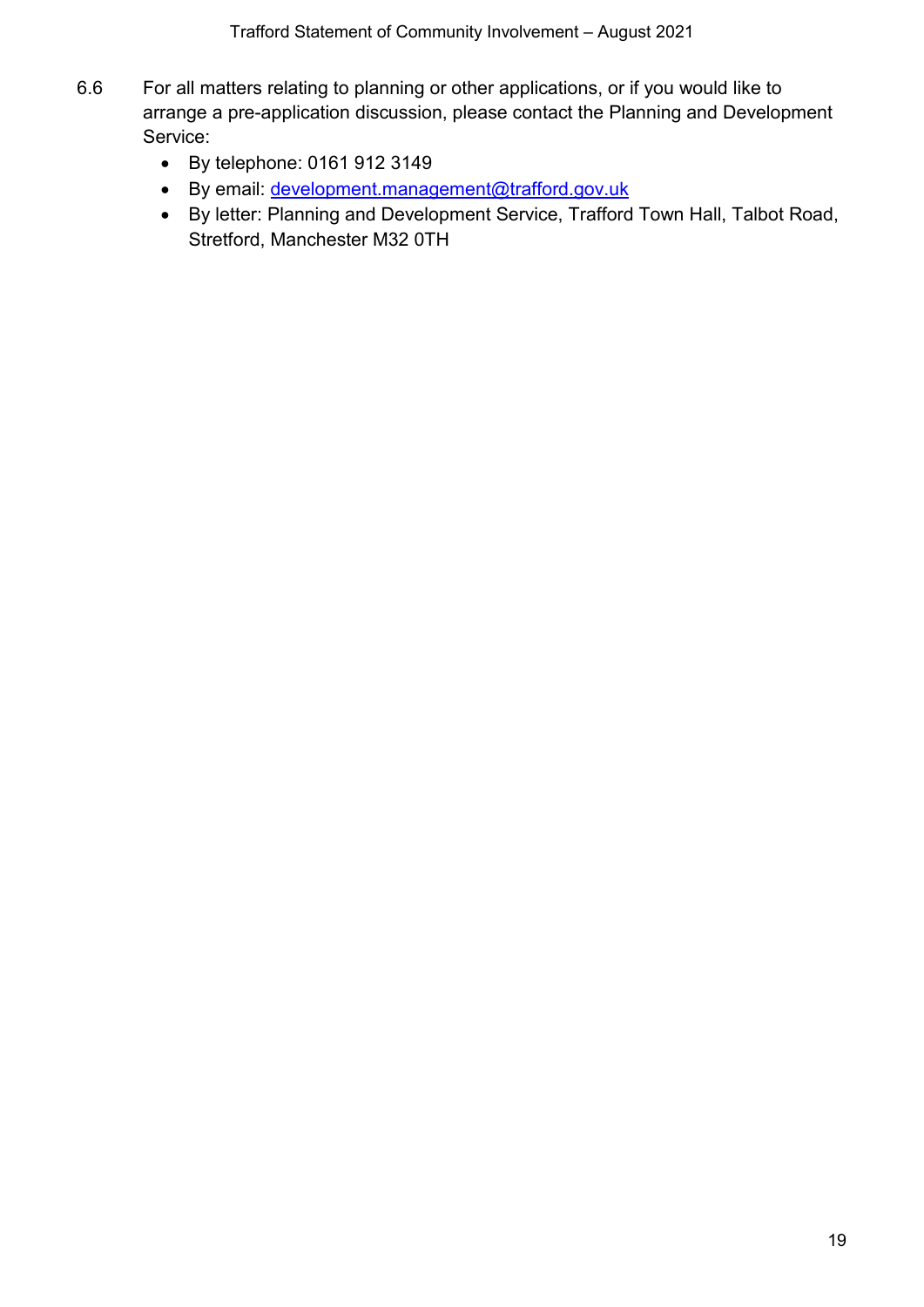# **Appendix A – Consultation stages of Plan-making**

# **Development Plan Documents**

<span id="page-19-0"></span>

| <b>Stage</b>                                                                                                                                                    | <b>Consultation</b><br>duration | <b>Consultation methods</b>                                                 | <b>Consultation bodies</b><br>(see Appendix B)             |
|-----------------------------------------------------------------------------------------------------------------------------------------------------------------|---------------------------------|-----------------------------------------------------------------------------|------------------------------------------------------------|
| <b>Preparation:</b> Publish the notice of intention to prepare a                                                                                                | <b>Not</b>                      | Website; Social Media; Publicity                                            | SCI1; SCI2; SCI3; SCI4.                                    |
| development plan document.                                                                                                                                      | applicable.                     | materials; Letter / email notification.                                     |                                                            |
| Preparation: Invite comments on the scope and subject                                                                                                           |                                 |                                                                             |                                                            |
| of the development plan document, key issues the plan                                                                                                           | Minimum 6                       | Website; Social Media; Publicity                                            | SCI1; SCI2; SCI3; SCI4.                                    |
| should cover, how these issues could be addressed and                                                                                                           | weeks.                          | materials; Letter / email notification.                                     |                                                            |
| potential sites for allocations where appropriate.                                                                                                              |                                 |                                                                             |                                                            |
| <b>Preparation:</b> Publish additions to the evidence base                                                                                                      | <b>Not</b>                      | Website.                                                                    | Not applicable.                                            |
| when available.                                                                                                                                                 | applicable.                     |                                                                             |                                                            |
| Publication: Publish a copy of the following documents                                                                                                          |                                 |                                                                             |                                                            |
| that will be submitted to the Secretary of State:                                                                                                               |                                 |                                                                             |                                                            |
| Development plan document; Integrated Assessment;                                                                                                               | <b>Not</b>                      | Website; Social Media; Publicity                                            |                                                            |
| Policies Map; Consultation statement; Copies of                                                                                                                 | applicable.                     | materials; Letter / email notification.                                     | SCI1; SCI2; SCI3; SCI4.                                    |
| representations received; Statement of where                                                                                                                    |                                 |                                                                             |                                                            |
| documents are available; Other relevant supporting                                                                                                              |                                 |                                                                             |                                                            |
| documents.                                                                                                                                                      |                                 |                                                                             |                                                            |
| <b>Publication: Representations invited on the soundness</b>                                                                                                    | Minimum 6                       | Website; Social Media; Publicity                                            | SCI1; SCI2; SCI3; SCI4.                                    |
| of the plan.                                                                                                                                                    | weeks.                          | materials; Letter / email notification.                                     |                                                            |
| Submission to the Secretary of State: Consider                                                                                                                  | <b>Not</b>                      | Not applicable.                                                             | Not applicable.                                            |
| representations made at publication stage.                                                                                                                      | applicable.                     |                                                                             |                                                            |
|                                                                                                                                                                 |                                 |                                                                             | SCI1; SCI2; SCI3; SCI4.                                    |
| Submission to the Secretary of State: Submission of<br>publication stage documents to Secretary of State<br>including changes made as a result of consultation. | <b>Not</b><br>applicable.       | Website; Social Media; Publicity<br>materials; Letter / email notification. | Those requested to be<br>informed at publication<br>stage. |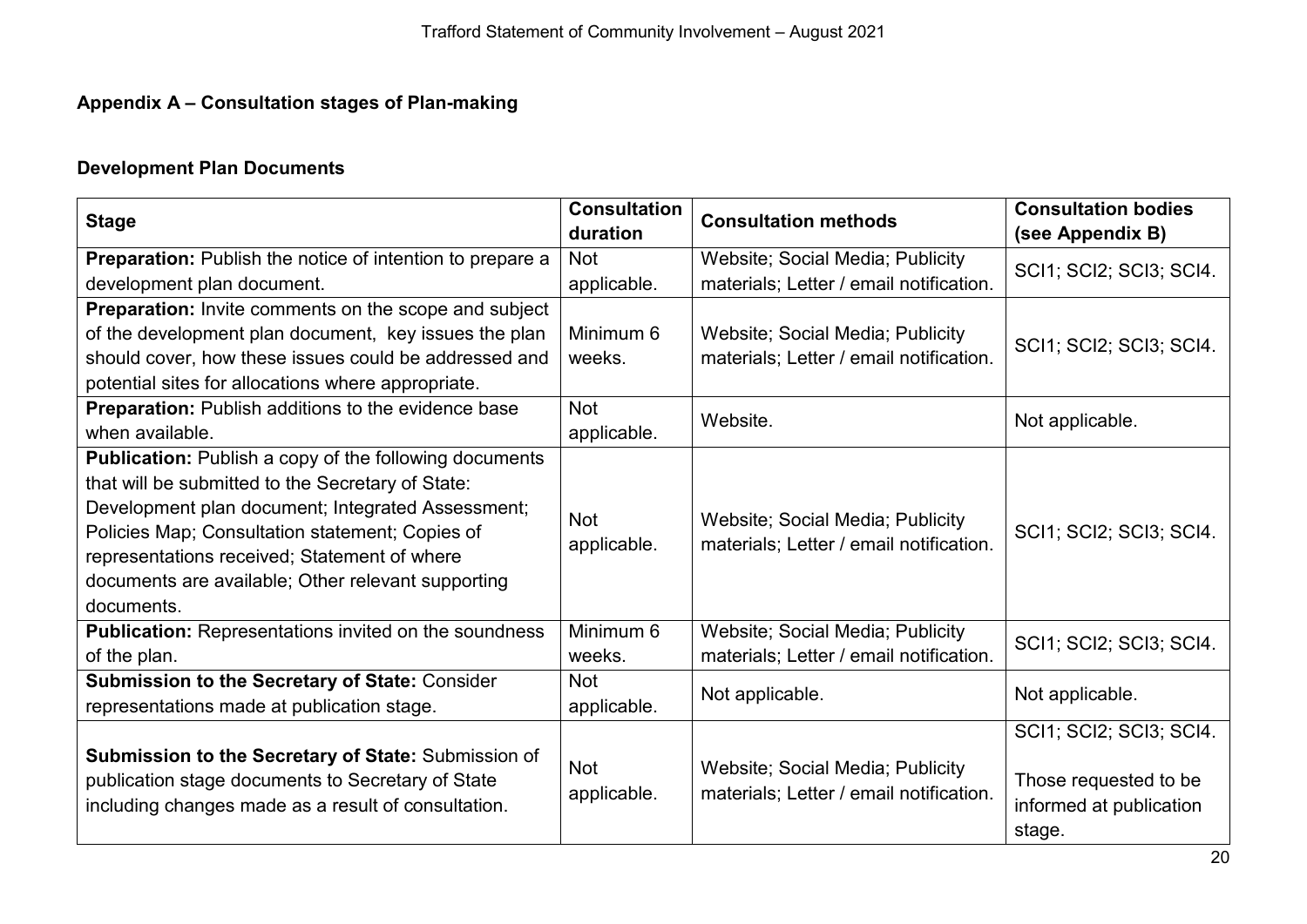| <b>Stage</b>                                                                                                                                                                                                           | <b>Consultation</b><br>duration | <b>Consultation methods</b>                                                 | <b>Consultation bodies</b><br>(see Appendix B)     |
|------------------------------------------------------------------------------------------------------------------------------------------------------------------------------------------------------------------------|---------------------------------|-----------------------------------------------------------------------------|----------------------------------------------------|
| Independent Examination: Publicise date, time and<br>place of hearing alongside name of Independent<br>Examiner at least 6 weeks before hearings.                                                                      | <b>Not</b><br>applicable.       | Website; Social Media; Publicity<br>materials; Letter / email notification. | Respondents at<br>publication stage.               |
| Independent Examination: Opportunity for those who<br>commented at publication stage who the Inspector<br>considers it would be appropriate to attend hearing.                                                         | <b>Not</b><br>applicable.       | Not applicable.                                                             | As identified by the<br>Inspector.                 |
| Publication of recommendations: Publish the report<br>of findings into the development plan document as soon<br>as reasonably practical – detail if the plan has been<br>found sound or unsound and any modifications. | <b>Not</b><br>applicable.       | Website; Social Media; Letter /<br>email notification.                      | Secretary of State.                                |
| <b>Adoption: Full Council receives final recommendations</b><br>and agrees to adopt the Plan. An adoption statement is<br>published.                                                                                   | <b>Not</b><br>applicable.       | Website; Social Media; Letter /<br>email notification.                      | Those who requested to<br>be informed of adoption. |

# **Neighbourhood Plans**

| Stage                                                                                                                                                                                                                                                              | <b>Consultation</b><br>duration | <b>Consultation methods</b>                                                                     | <b>Consultation bodies</b><br>(see Appendix B)                          |
|--------------------------------------------------------------------------------------------------------------------------------------------------------------------------------------------------------------------------------------------------------------------|---------------------------------|-------------------------------------------------------------------------------------------------|-------------------------------------------------------------------------|
| <b>Application and Designation: Application for</b><br>designation of a neighbourhood area and/or Forum.<br>Where a neighbourhood area application is the same as<br>an existing Parish Council boundary there is no<br>requirement to consult on the application. | Minimum 6<br>weeks.             | Website; Letter/email notification;<br>Social Media.                                            | Selected relevant<br>consultees from SCI1;<br><b>SCI2</b> ; SCI3; SCI4. |
| Pre-submission consultation on plan: Neighbourhood<br>Forum or Parish Council will prepare a draft<br>neighbourhood plan.                                                                                                                                          |                                 | This stage is carried out by the<br>qualifying body (Neighbourhood<br>Forum or Parish Council). |                                                                         |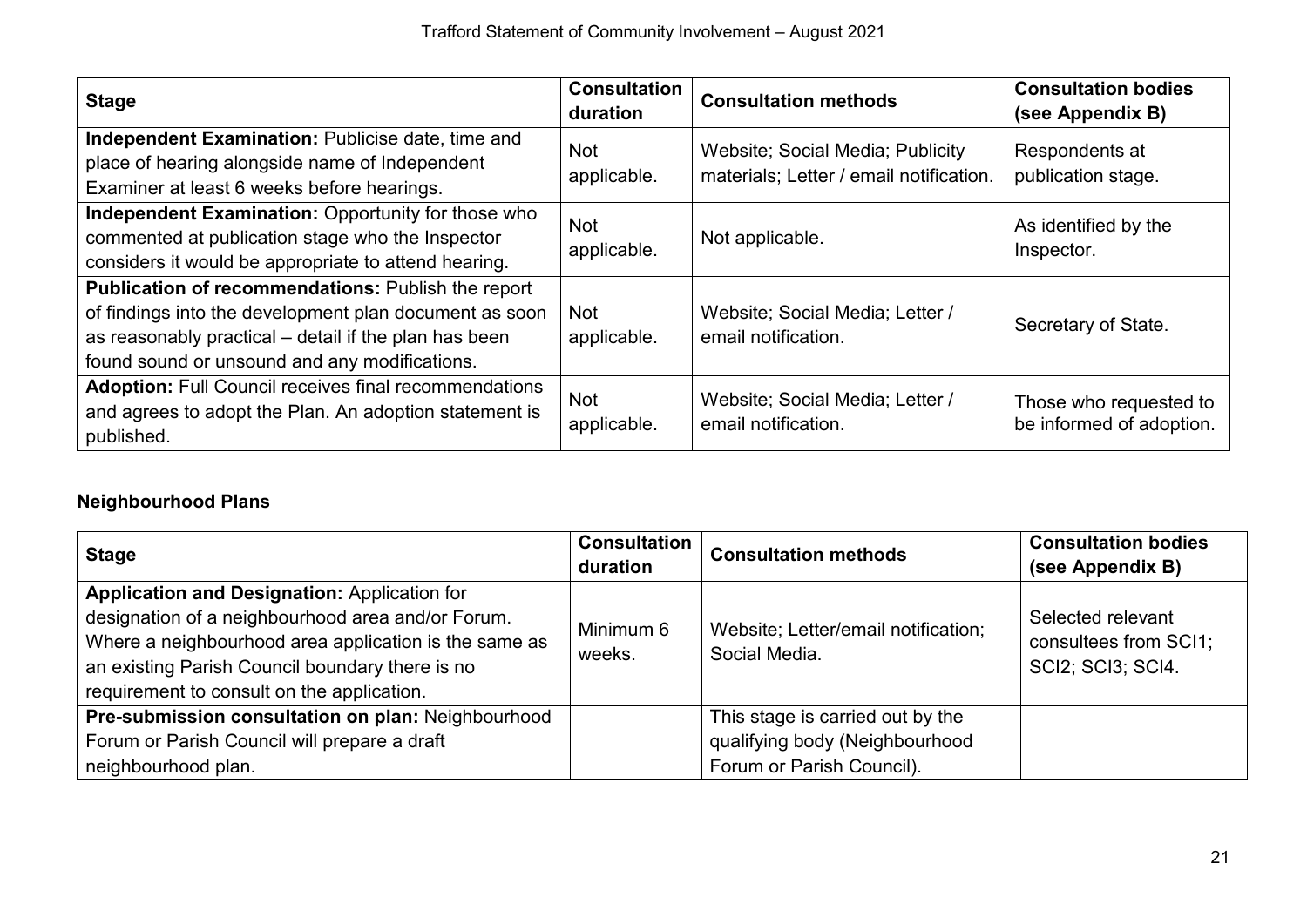| <b>Stage</b>                                                                                                                                                                                                                                                                                          | <b>Consultation</b><br>duration                                        | <b>Consultation methods</b>                                                                     | <b>Consultation bodies</b><br>(see Appendix B)                                                                                                                                 |
|-------------------------------------------------------------------------------------------------------------------------------------------------------------------------------------------------------------------------------------------------------------------------------------------------------|------------------------------------------------------------------------|-------------------------------------------------------------------------------------------------|--------------------------------------------------------------------------------------------------------------------------------------------------------------------------------|
| Pre-submission consultation on plan: Community<br>consultation on plan.                                                                                                                                                                                                                               |                                                                        | This stage is carried out by the<br>qualifying body (Neighbourhood<br>Forum or Parish Council). |                                                                                                                                                                                |
| Submission consultation and publicity of a plan:<br>Trafford Council publicises the submitted plan.                                                                                                                                                                                                   | Minimum 6<br>weeks.                                                    | Website; Letter/email notification;<br>Social Media.                                            | Selected relevant<br>consultees from SCI1;<br>SCI2; SCI3; SCI4.                                                                                                                |
| Submission of plan for independent examination and<br>publication of report: Independent examination of plan.                                                                                                                                                                                         | <b>Not</b><br>applicable.                                              | Not applicable.                                                                                 | Not applicable.                                                                                                                                                                |
| Submission of plan for independent examination and<br>publication of report: Publication of examiner's report.                                                                                                                                                                                        | <b>Not</b><br>applicable.                                              | Website; Letter/email notification;<br>Social Media.                                            | Selected relevant<br>consultees from SCI1;<br>SCI2; SCI3; SCI4.<br>Those who asked to be<br>notified of decision.                                                              |
| If the plan is approved by the Independent Examiner<br>it moves to referendum stage.<br>If the plan is not approved by the Independent<br>Examiner the plan does not progress to referendum.<br>Referendum on neighbourhood plan: Opportunity to<br>vote on the neighbourhood plan coming into force. | Referendum<br>organised by<br>Trafford<br>Council's<br>elections unit. | Website; Letter/email notification;<br>Social Media.                                            | Selected relevant<br>consultees from SCI1;<br>SCI2; SCI3; SCI4.<br>People on the electoral<br>register, non-domestic<br>rate payers where a<br>business area is<br>designated. |
| <b>Plan comes in to force:</b> Plan available to view.                                                                                                                                                                                                                                                | <b>Not</b><br>applicable.                                              | Website; Letter/email notification;<br>Social Media.                                            | Selected relevant<br>consultees from SCI1;<br>SCI2; SCI3; SCI4.                                                                                                                |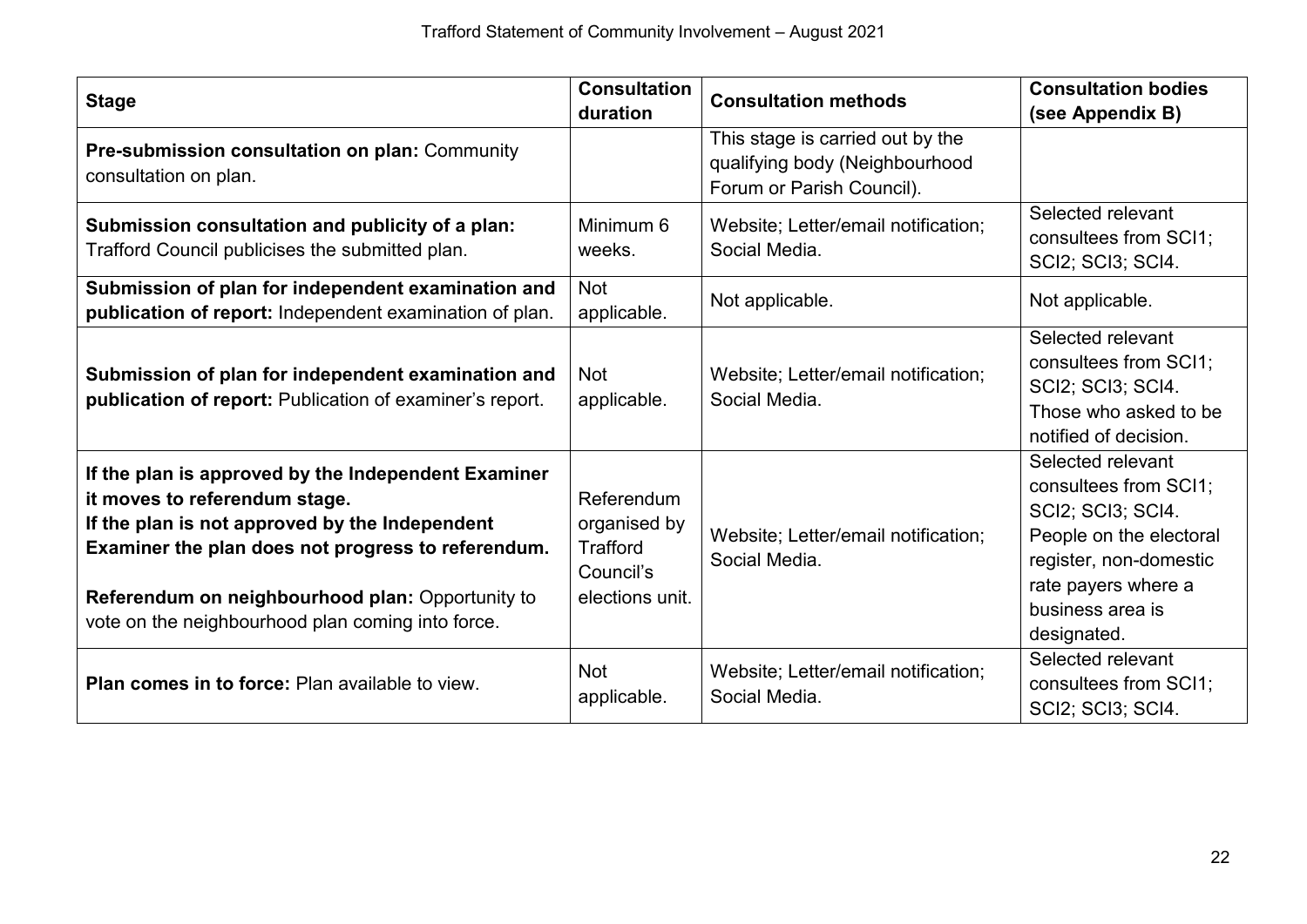# **Supplementary Planning Documents**

| <b>Stage</b>                                                                                                                                                                                                               | <b>Consultation</b><br>duration | <b>Consultation methods</b>                                                 | <b>Consultation bodies</b><br>(see Appendix B)                                                                               |
|----------------------------------------------------------------------------------------------------------------------------------------------------------------------------------------------------------------------------|---------------------------------|-----------------------------------------------------------------------------|------------------------------------------------------------------------------------------------------------------------------|
| <b>Consultation on draft supplementary planning</b><br>document: Publish copy of draft supplementary<br>planning document, inviting comments from interested<br>parties.                                                   | Minimum 4<br>weeks.             | Website; Social Media; Publicity<br>materials; Letter / email notification. | Selected relevant<br>consultees from SCI1;<br>SCI2; SCI3; SCI4.                                                              |
| Adoption of supplementary planning document:<br>Publish adopted supplementary planning document and<br>Statement of Consultation showing who was consulted,<br>the main issues raised and how they have been<br>addressed. | <b>Not</b><br>applicable.       | Website: Social Media: Letter /<br>email notification.                      | Selected relevant<br>consultees from SCI1;<br><b>SCI2: SCI3: SCI4.</b><br>Those who requested to<br>be informed of adoption. |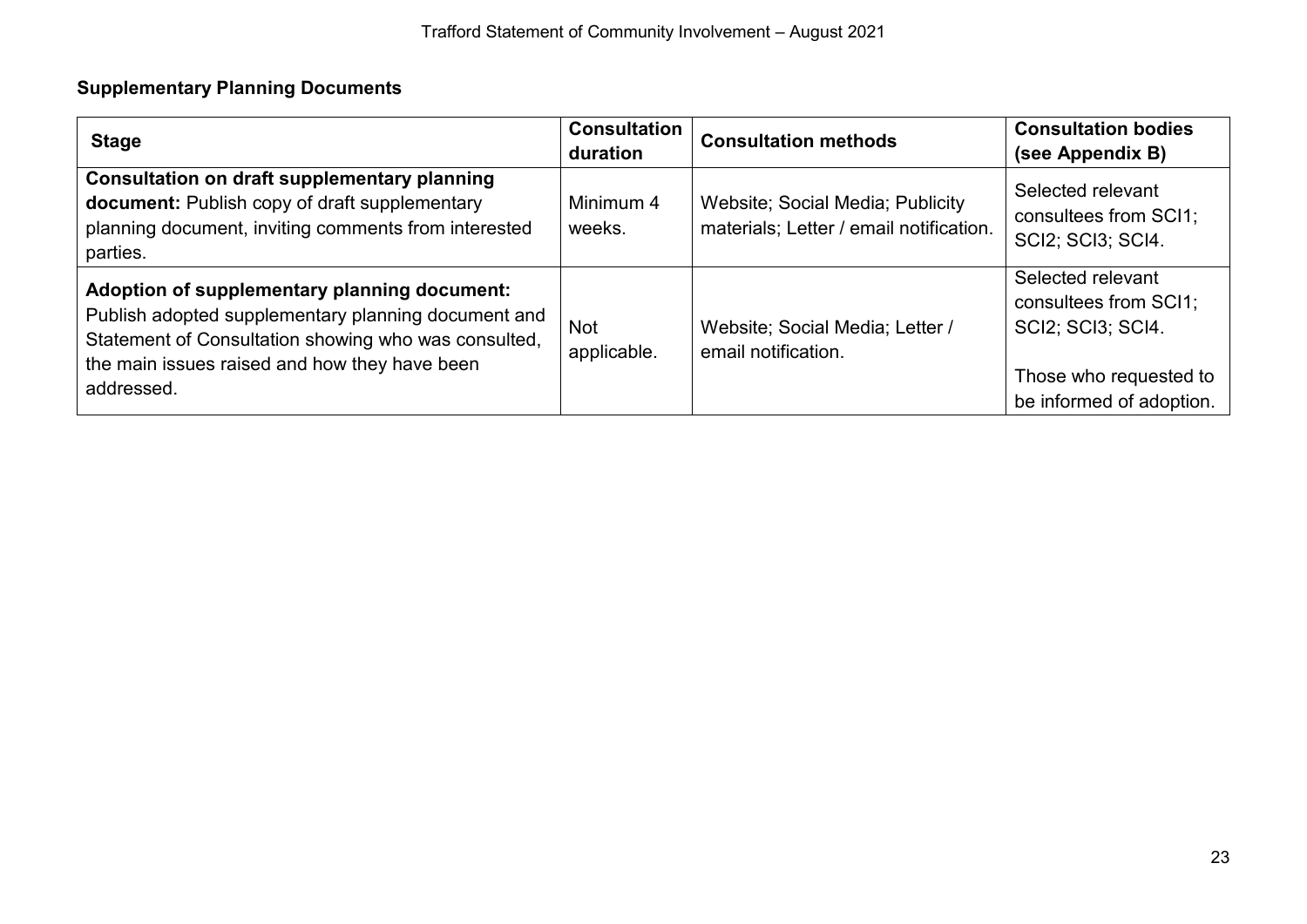# <span id="page-23-0"></span>**APPENDIX B – Consultation bodies for Plan-making**

These lists of consultation bodies are as complete as can be reasonably expected at the time of preparing this SCI. Other organisations and groups may exist, may be formed in the future or may succeed these organisations and will not be excluded from involvement simply because they are not listed here.

The emergence of new groups or organisations will be kept under review by monitoring the local press, correspondence received and relevant websites. Any other bodies who wish to be included should call or email Strategic Planning on 0161 912 3149 or [strategic.planning@trafford.gov.uk](mailto:strategic.planning@trafford.gov.uk)

#### **SCI 1 - Duty to Co-operate bodies**

As a body to which the duty to co-operate applies, the Council will co-operate, as required, on strategic planning issues with the following:-

- Cheshire East Council
- Civil Aviation Authority
- Environment Agency
- Greater Manchester Combined Authority
- Greater Manchester Local Enterprise Partnership\*
- Greater Manchester Local Nature Partnership\*
- Highway authorities (including the Secretary of State for Transport)/Highways England
- Homes England
- Manchester City Council
- Marine Management Organisation
- Natural England
- NHS England
- NHS Trafford Clinical Commissioning Group
- Office of Rail and Road
- Other relevant local planning authorities
- Salford City Council
- Transport for Greater Manchester
- Warrington Borough Council

The Council will consult with these bodies, as required, on all development plan documents, neighbourhood plans and, where relevant, supplementary planning documents and other planning documents. The bodies will also be engaged with directly by way of virtual stakeholder events during plan preparation.

Though Local Enterprise Partnerships and Local Nature Partnerships are not in themselves subject to the requirements of the duty to co-operate, the Council as a duty to co-operate body is required to co-operate with them and have regard to their activities in the preparation of plans so long as those activities are relevant to local plan-making.

The Mayor of London and Transport for London are identified in the legislation as prescribed bodies for the duty to co-operate. The Council have considered the likely strategic issues affecting development plan preparation in Trafford and do not consider that plans produced within the Borough will have any relevance for these bodies. Should any presently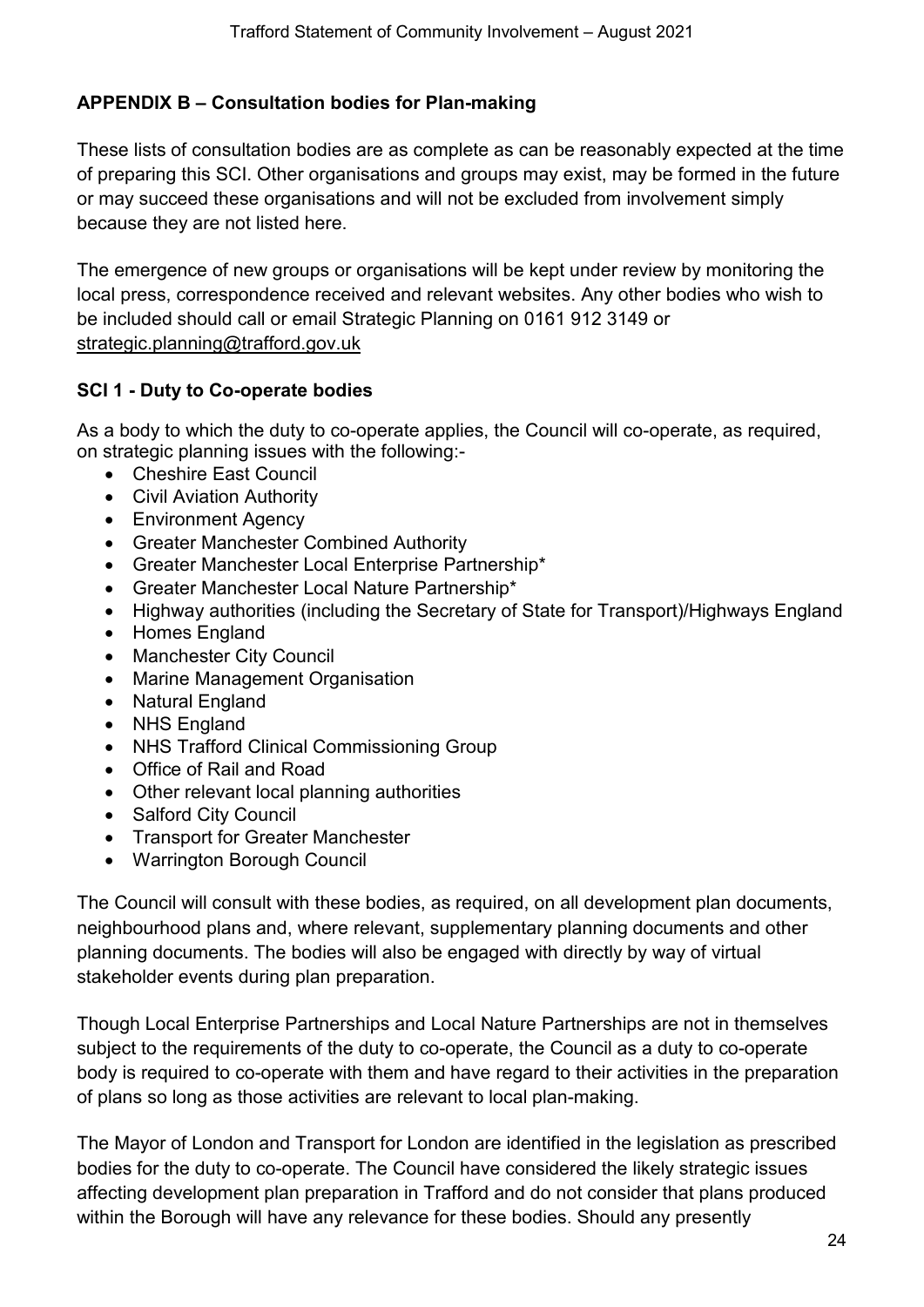unidentified issues of relevance come forward these bodies will be contacted for discussions in accordance with the duty to co-operate.

#### **SCI2 - Specific consultation bodies**

The Council is required to consult 'specific' consultation bodies as appropriate on planning policy documents. The relevant bodies for Trafford are as follows:-

- A relevant authority within or adioining the Borough (local planning authorities, county councils, parish councils and local policing bodies)
- The Coal Authority
- The Environment Agency
- Historic England
- Natural England
- Electronic Communications Operators
- Electricity Undertakers
- Gas Undertakers
- Sewerage Undertakers
- Water Undertakers
- Network Rail
- Highways England
- NHS Trusts and Clinical Commissioning Groups
- Homes England
- Marine Management Organisation

Specific consultation bodies will be consulted as a matter of course on all development plan documents, neighbourhood plans and, where relevant, supplementary planning documents and other planning documents. Specific consultation bodies will also be engaged with directly by way of virtual stakeholder events during plan preparation.

# **SCI3 - General consultation bodies**

The Council is required to consult 'general' consultation bodies as appropriate on planning policy documents. The relevant bodies for Trafford are as follows:-

- Voluntary bodies
- Bodies representing racial/ethnic/national groups
- Bodies representing religious groups
- Bodies representing disabled persons
- Bodies representing business persons

General consultation bodies will be consulted as a matter of course on all development plan documents, neighbourhood plans and, where relevant, supplementary planning documents and other planning documents. General consultation bodies will also be engaged with directly by way of virtual stakeholder events during plan preparation.

# **SCI4 - Other consultees**

The Council is required to consult 'other consultees' as appropriate on planning policy documents. Other consultees include local residents who have asked to be informed and other interested parties. These consultees will be consulted as appropriate on all development plan documents, neighbourhood plans and, where relevant, supplementary planning documents and other planning documents.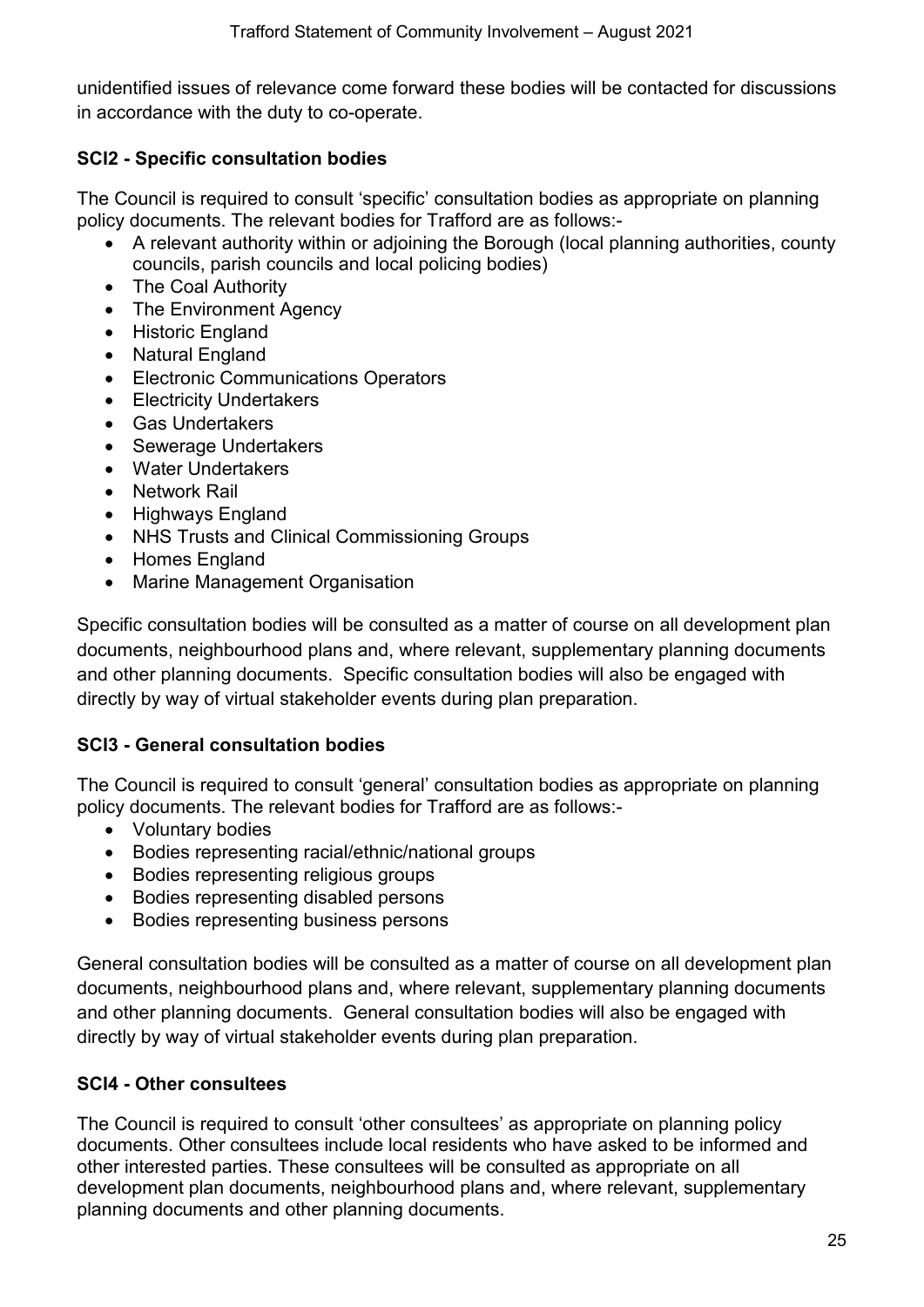# <span id="page-25-0"></span>**APPENDIX C – Consultees on planning applications**

| <b>Type of application</b>                                                                                                                          | Who will be consulted?                                                                                                                                                                                                                                                                                                                |
|-----------------------------------------------------------------------------------------------------------------------------------------------------|---------------------------------------------------------------------------------------------------------------------------------------------------------------------------------------------------------------------------------------------------------------------------------------------------------------------------------------|
| <b>B1 - Domestic extensions</b>                                                                                                                     | Any property which shares a boundary with an application<br>site - irrespective of the location of any road - adjoining<br>neighbours to the rear/opposite and both sides. This will<br>apply whatever the location of the proposed development<br>and will make no judgement in terms of likely impact.                              |
| <b>B2</b> - New residential                                                                                                                         | As for B1 - Domestic extensions.                                                                                                                                                                                                                                                                                                      |
| development                                                                                                                                         | Wider consultation will depend on the scale and location of<br>the development proposed and the layout of development<br>nearby.                                                                                                                                                                                                      |
| B3 - Other minor development<br>in residential areas                                                                                                | As for B1 - Domestic Extensions.                                                                                                                                                                                                                                                                                                      |
|                                                                                                                                                     | Wider consultation will depend on the scale and location of<br>the development proposed, the nature of the use and the<br>layout of development nearby.                                                                                                                                                                               |
| B4 - Development within the<br>commercial locations listed<br>within the Core Strategy/Local<br>Plan including employment<br>areas and town centres | Any property which shares a boundary with an application<br>site - irrespective of the location of any road - adjoining<br>neighbours to the rear/opposite and both sides. This will<br>apply whatever the location of the proposed development<br>and will make no judgement in terms of likely impact.                              |
|                                                                                                                                                     | Where buildings are subdivided horizontally, neighbours to<br>be notified include those directly above or below the<br>application premises and those above or below the<br>adjoining premises.                                                                                                                                       |
|                                                                                                                                                     | Compliance with statutory requirements for press and site<br>notices, but consideration of wider use of notices.                                                                                                                                                                                                                      |
| B5 - Variation or discharge of<br>conditions                                                                                                        | Normally as for the original application for planning<br>permission.                                                                                                                                                                                                                                                                  |
|                                                                                                                                                     | Council discretion will be used where applications have a<br>sensitive history and where issues relating to proposed<br>variation were key considerations in the determination of<br>the planning application. In these cases, neighbours<br>previously notified plus all others previously in<br>correspondence should be consulted. |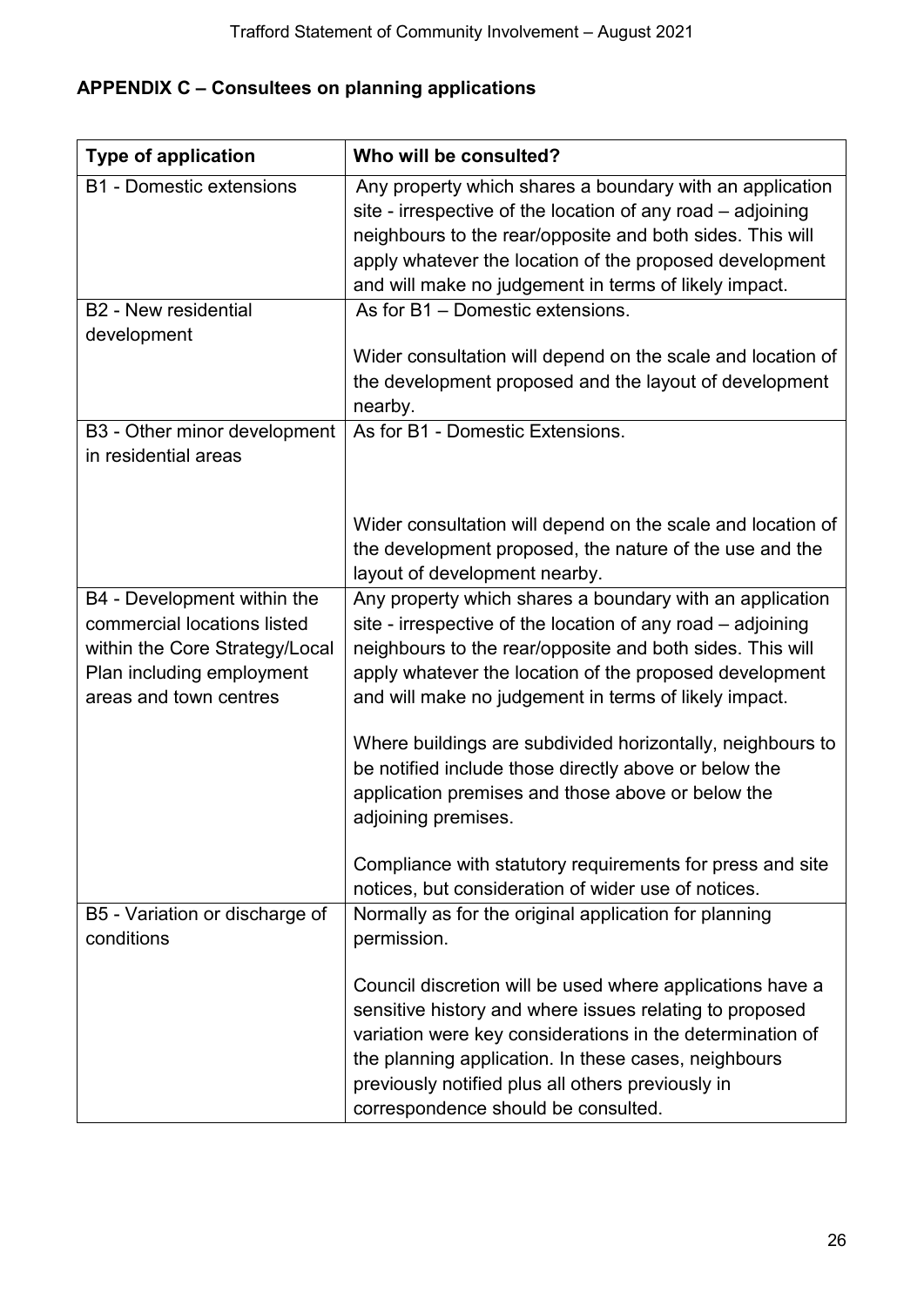| <b>Type of application</b>                  | Who will be consulted?                                                                                           |  |
|---------------------------------------------|------------------------------------------------------------------------------------------------------------------|--|
| B6 - Express consent for                    | No notifications will be made for applications within the                                                        |  |
| advertisements                              | commercial locations listed within the Core Strategy/Local                                                       |  |
|                                             | Plan including employment areas and town centres.                                                                |  |
|                                             | Discretionary use of site notices where development may                                                          |  |
|                                             | be considered to have impact across a greater distance -                                                         |  |
|                                             | for example illuminated signage on the opposite of a road                                                        |  |
|                                             | with wide verges/a dual carriageway.                                                                             |  |
| <b>B7 - Listed Building Consent</b>         | As equivalent planning application (Combined notification                                                        |  |
|                                             | if planning application and listed building consent                                                              |  |
|                                             | application submitted at the same time).                                                                         |  |
| <b>B8 - Hazardous Substances</b><br>Consent | A notice of the application is published in the local<br>newspaper (currently Stretford & Urmston Advertiser and |  |
|                                             | Sale & Altrincham Advertiser).                                                                                   |  |
|                                             |                                                                                                                  |  |
|                                             | Site notice.                                                                                                     |  |
| B9 - Certificates of                        | Notification for certificates of lawful existing use or                                                          |  |
| Lawfulness                                  | development should be as for equivalent planning                                                                 |  |
|                                             | application.                                                                                                     |  |
|                                             | Normally not required for certificates for proposed use                                                          |  |
|                                             | unless 4 year or 10 year rule is flagged as reason for                                                           |  |
|                                             | lawfulness.                                                                                                      |  |
| B10 - Prior approvals and                   | Normally no notification except for larger house                                                                 |  |
| other notifications                         | extensions.                                                                                                      |  |
|                                             |                                                                                                                  |  |
|                                             | Council discretion where developments are located in<br>sensitive areas - i.e. conservation areas.               |  |
| B11 - Permission in Principle /             | Site notice.                                                                                                     |  |
| <b>Technical Details Consent</b>            |                                                                                                                  |  |
|                                             | Notice published online.                                                                                         |  |
|                                             |                                                                                                                  |  |
|                                             | Neighbour notification.                                                                                          |  |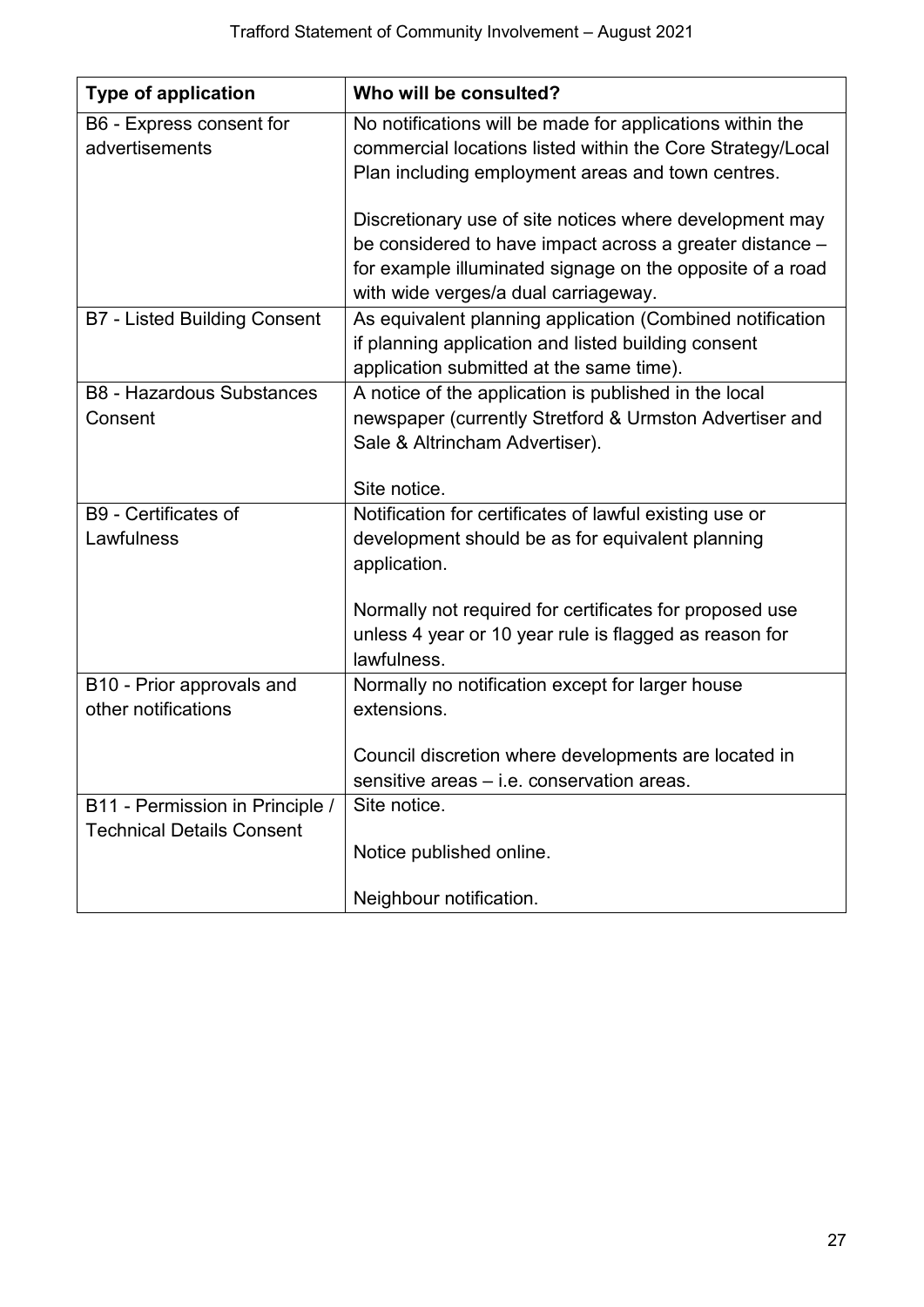# <span id="page-27-0"></span>**APPENDIX D – References**

#### **Legislation**

The following documents are available at [www.legislation.gov.uk](http://www.legislation.gov.uk/)

- Planning and Compulsory Purchase Act 2004
- Equality Act 2010
- The Community Infrastructure Levy Regulations 2010
- Localism Act 2011
- The Town and Country Planning (Local Planning) (England) Regulations 2012
- The Neighbourhood Planning (General) Regulations 2012
- The Town and Country Planning (General Permitted Development) (England) Order 2015
- The Town and Country Planning (Development Management Procedure) (England) Order 2015
- Neighbourhood Planning Act 2017
- The Town and Country Planning (Brownfield Land Register) Regulations 2017
- The Town and Country Planning (Permission in Principle) Order 2017

#### **National policy guidance and advice**

The following documents are available at [www.gov.uk](http://www.gov.uk:-)

- National Planning Policy Framework 2021
- Planning Practice Guidance: Community Infrastructure Levy
- Planning Practice Guidance: Consultation and pre-decision matters
- Planning Practice Guidance: Determining a planning application
- Planning Practice Guidance: Plan-making
- Planning Practice Guidance: Neighbourhood Planning
- Planning Practice Guidance: Permission in Principle
- Neighbourhood Plan Roadmap, a step by step guide, 2018 edition
- Procedure Guide for Local Plan Examinations
- Plain English Guide to the Planning System

Other useful national links

- Planning Aid <https://www.rtpi.org.uk/planning-aid/>
- Planning Portal <https://www.planningportal.co.uk/>

# **'Places for Everyone' (PfE)**

Greater Manchester Combined Authority - [Greater Manchester Combined Authority](https://www.greatermanchester-ca.gov.uk/what-we-do/housing/greater-manchester-spatial-framework/)

# **Trafford Council**

Trafford Council Strategic Planning - [Strategic planning](https://www.trafford.gov.uk/planning/strategic-planning/strategic-planning.aspx)

Trafford Council Development Management - [Development Management](https://www.trafford.gov.uk/planning/development-control/development-management.aspx)

Trafford Partnership - [http://www.traffordpartnership.org](http://www.traffordpartnership.org/)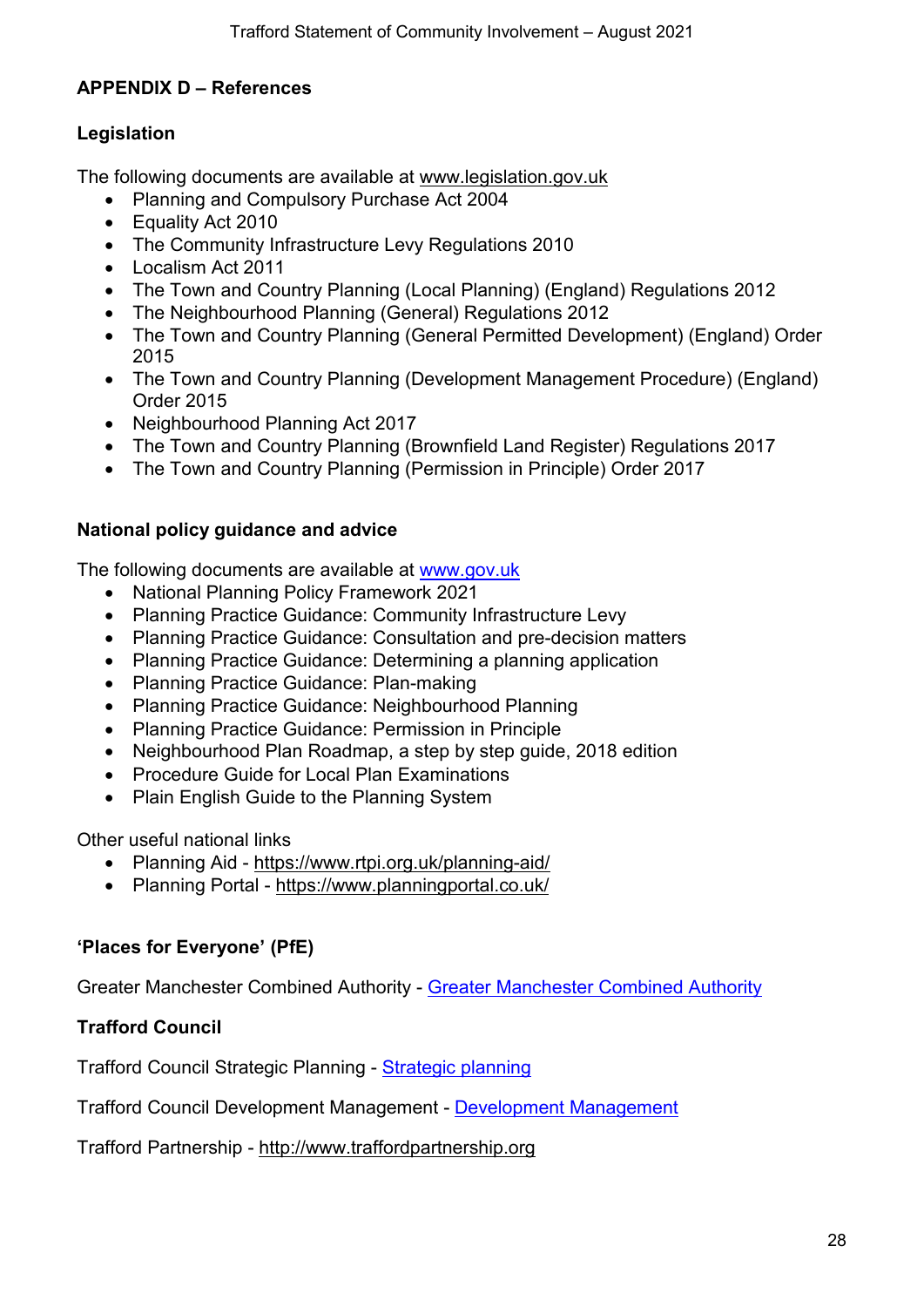# **APPENDIX E – Assessment of consultation methods**

The consultation methods outlined in this SCI have been assessed in terms of their benefits, weaknesses and resource implications.

<span id="page-28-0"></span>

| <b>Consultation</b><br><b>Method</b>      | <b>Benefits</b>                                                                                                                                                                  | Weaknesses                                                                                                                                     | <b>Resource Implications</b>              |  |
|-------------------------------------------|----------------------------------------------------------------------------------------------------------------------------------------------------------------------------------|------------------------------------------------------------------------------------------------------------------------------------------------|-------------------------------------------|--|
|                                           | Direct communication with interested parties.                                                                                                                                    | Can become outdated without regular<br>maintenance.                                                                                            |                                           |  |
| <b>Consultation</b><br><b>Database</b>    | Ability to select relevant contacts from long list<br>dependent on scope and subject of document.                                                                                | Needs to be regularly reviewed to ensure<br>compliance with data protection                                                                    | Staff preparation time and<br>management. |  |
| <b>Trafford Council</b><br><b>Website</b> | Wide-reaching communication.<br>Effective communication with visitors.<br>Wide-reaching communication.                                                                           | legislation.<br>May not be transparent to new users<br>where documents are located.<br>Can become outdated without regular<br>maintenance.     | Staff preparation time and<br>management. |  |
| Social media                              | Effective communication with users.<br>Users can share information with others easily.<br>Can be updated regularly and gives up to date<br>news.<br>Wide-reaching communication. | Unknown number of users within Trafford<br>Borough.<br>Relies on user 'following' relevant social<br>media accounts to see information shared. | Staff preparation time and<br>management. |  |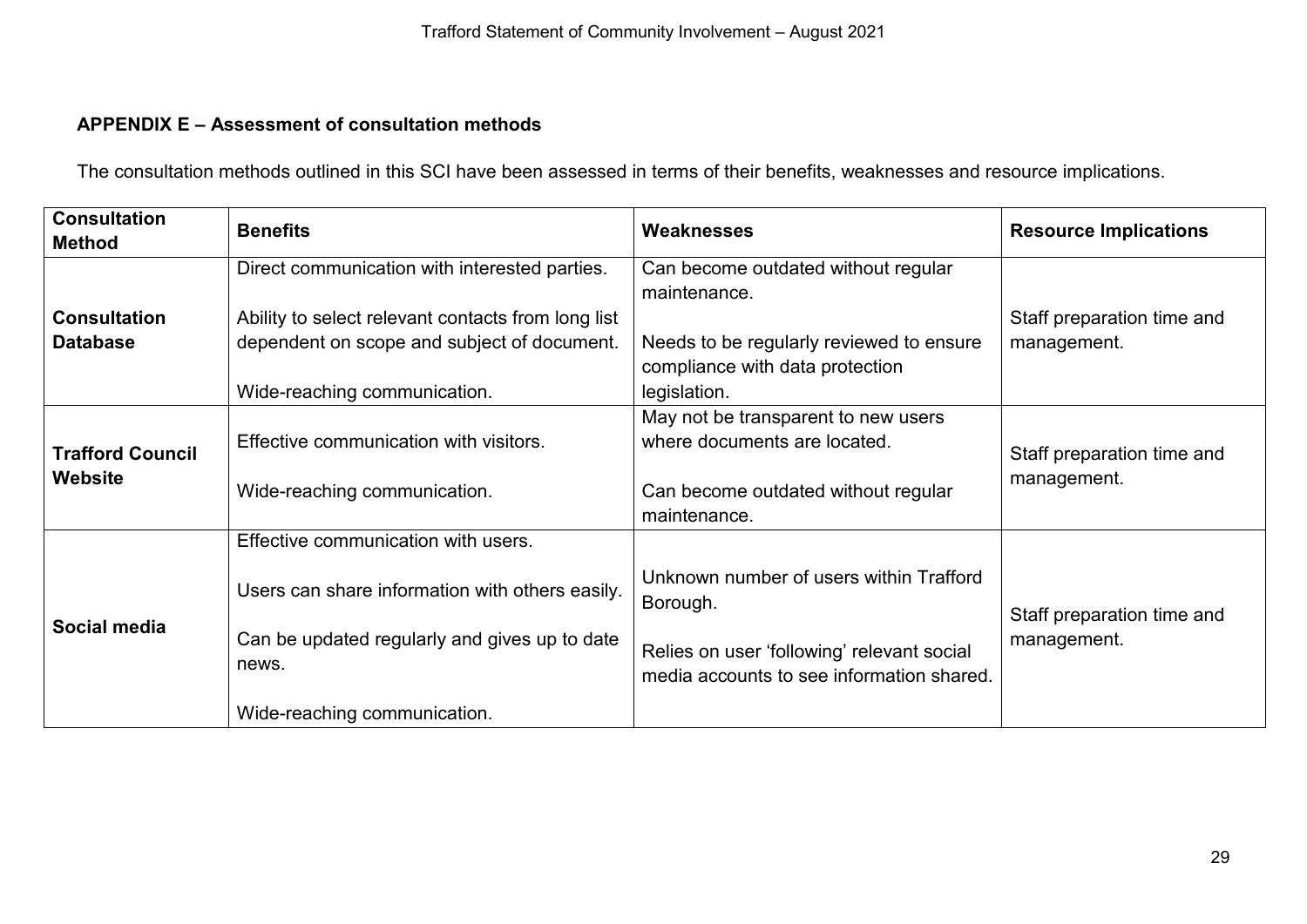| <b>Consultation</b><br><b>Method</b>            | <b>Benefits</b>                                                                                                                                                                                                                                | <b>Weaknesses</b>                                                                                                                                      | <b>Resource Implications</b>                                                                                                                              |
|-------------------------------------------------|------------------------------------------------------------------------------------------------------------------------------------------------------------------------------------------------------------------------------------------------|--------------------------------------------------------------------------------------------------------------------------------------------------------|-----------------------------------------------------------------------------------------------------------------------------------------------------------|
| <b>Publicity material</b>                       | Effective communication with community.<br>Ability to communicate with wide range of<br>audiences.                                                                                                                                             | No editorial control over newspaper<br>articles based on publicity material.                                                                           | Staff preparation time $-$<br>including assistance from<br>Communications and<br>Marketing team.<br>Cost implications for<br>advertisements and displays. |
| <b>Virtual Stakeholder</b><br>events / meetings | Direct engagement with different stakeholders.<br>Ability to offer different events suited to<br>different types of document or audience.<br>Focused consultation / engagement with<br>interested parties on specific topic or<br>application. | Large events can be hard to manage and<br>keep focussed on topic matters.<br>Wide range of interested parties could<br>require large number of events. | Staff preparation and<br>attendance time.<br>Cost implications of hosting<br>events and producing<br>materials for them.                                  |
| <b>Public notices</b>                           | Location specific advertising of consultation.                                                                                                                                                                                                 | Relies on being seen by relevant parties.<br>Could be subject to interference by<br>members of the public.                                             | Staff time to put notices up.<br>Cost of producing notices.                                                                                               |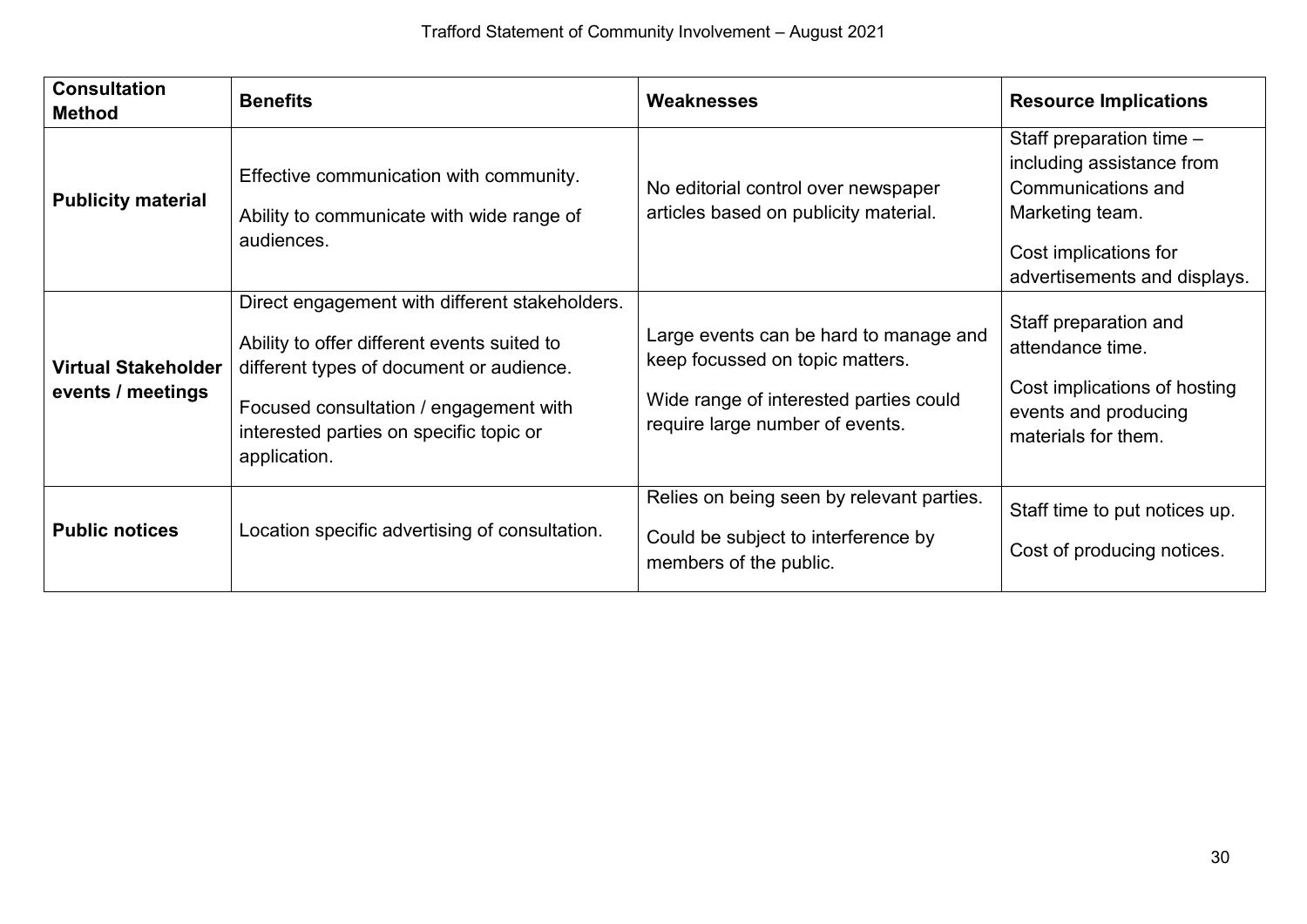# <span id="page-30-0"></span>**APPENDIX F – Glossary**

**Authority Monitoring Report (AMR):** This document assesses the implementation of the Local Development Scheme and the extent to which policies in plans are being successfully implemented.

**Change of Use:** Applications that do not concern major development or where no building or engineering work is involved.

**Community Infrastructure Levy (CIL):** A charge introduced by the Planning Act 2008 as a tool for local authorities to help deliver infrastructure to support development in the area.

**Core Strategy:** A key document that forms part of the Development Plan and provides the strategic planning framework for the Borough.

**Development Plan Document (DPD):** A spatial planning document that is subject to independent examination and forms part of the Development Plan for an area. Examples are the Core Strategy, Local Plan and Area Action Plans.

**Householder Development:** Development within the curtilage of residential property which requires an application for planning permission and not a change of use.

**Integrated Assessment:** This is a technique for identifying and evaluating the social, economic and environmental impacts that a plan is likely to have. Integrated Assessment incorporates the provisions of Sustainability Appraisal/Strategic Environmental Assessment, Health Impact Assessment and Equalities Impact Assessment.

**Listed Building Consent:** Consent for any works or alterations which are likely to affect the character of a Listed Building.

**Local Development Framework (LDF):** The original name for the portfolio of local development documents introduced under the Planning and Compulsory Purchase Act (2004). It consisted of Development Plan Documents, a Policies Map, Supplementary Planning Documents, a Statement of Community Involvement, the Local Development Scheme and Authority Monitoring Reports.

**Local Development Scheme (LDS):** This sets out the programme for preparing and reviewing plans.

**Localism Act 2011:** The Localism Act aims to devolve more decision-making powers from central government back into the hands of individuals, communities and councils. The Act covers a wide range of issues related to local public services, with a particular focus on the general power of competence, community rights, Neighbourhood Planning and housing.

**Minor Planning Applications:** Development which does not meet the criteria for major development nor the definitions of change of use or householder developments.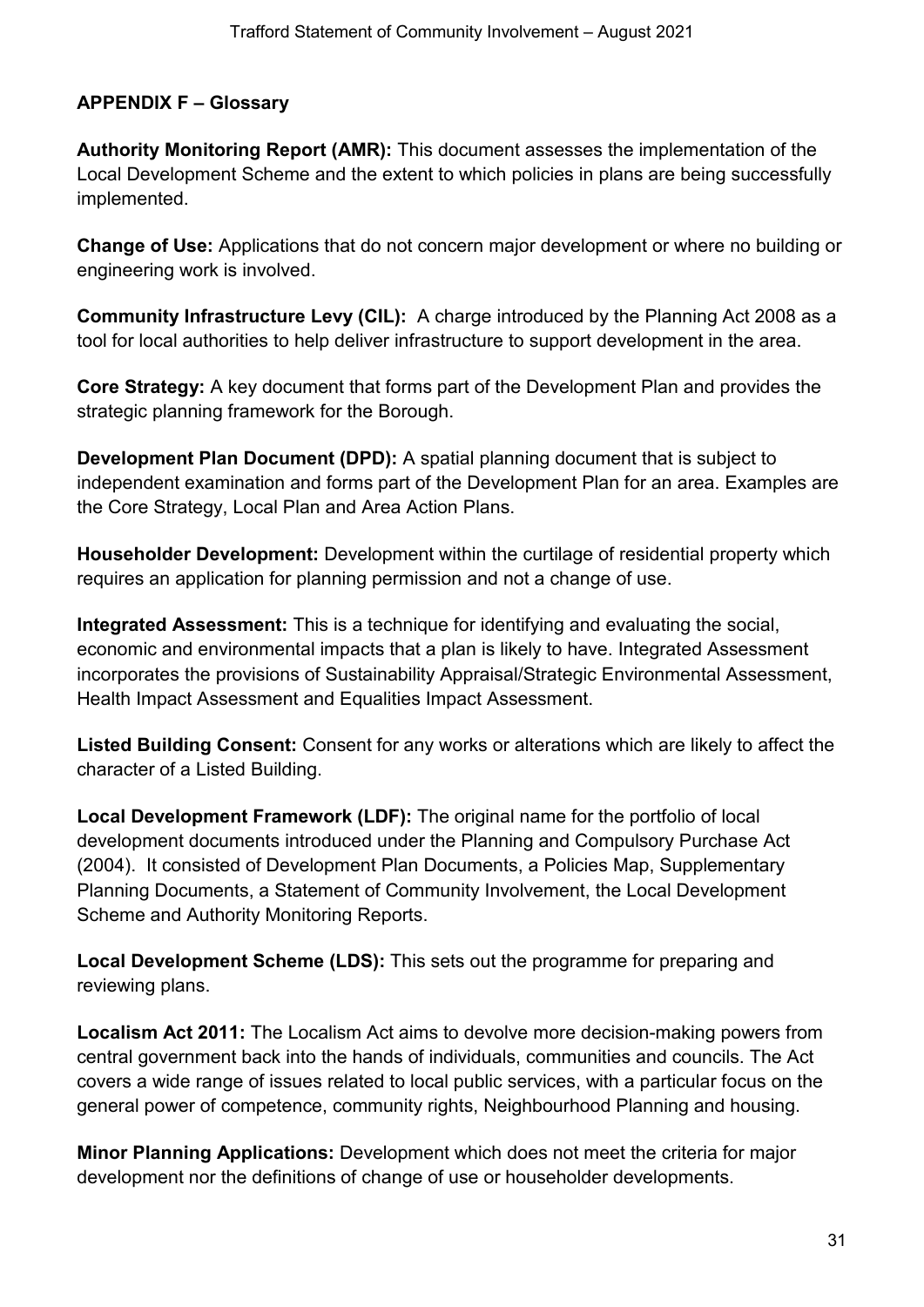**National Planning Policy Framework (NPPF):** National planning policy which provides guidance to local authorities and others on planning policy and the operation of the planning system. Issues covered include housing, green belts, economic growth, heritage, sustainable development, biodiversity, transport, minerals, open space, sport and recreation.

**Neighbourhood Plan:** A plan prepared by a parish council or neighbourhood forum for a designated neighbourhood area. In law this is described as a neighbourhood development plan in the Planning and Compulsory Purchase Act 2004.

**Planning and Compulsory Purchase Act 2004:** This act updates elements of the Town and Country Planning Act 1990. It introduced a statutory system for regional planning, a new system for local planning, reforms to the development control and compulsory purchase and compensation systems and the removal of crown immunity from planning controls.

**Statement of Community Involvement (SCI):** This sets out the standards to be achieved by the local authority in involving local communities in preparing and reviewing plans, and in the development management process.

**Strategic Environmental Assessment (SEA):** A requirement of the European Union's Strategic Environmental Assessment Directive, SEA is a methodology for identifying and evaluating the impacts that a plan is likely to have on the environment. Where a plan requires SEA it is now undertaken as part of the Integrated Assessment.

**Strategic Flood Risk Assessment (SFRA):** This is part of the evidence base for local planning. An SFRA is a detailed and robust assessment of the extent and nature of the risk of flooding in an area and its implications for land use planning. It can set the criteria for the submission of planning applications in the future and for guiding subsequent development management decisions.

**Strategic Housing Land Availability Assessment (SHLAA):** This is part of the evidence base for local planning. The document looks to identify sites with potential for housing, assesses their potential and whether they are likely to be developed in order to identify a five, ten and fifteen year supply of housing for an area.

**Strategic Housing Market Assessment (SHMA):** This is part of the evidence base for local planning. The document estimates need and demand for affordable and market housing and assesses how this varies across the study area. The document also considers future demographic trends and resulting housing requirements.

**Supplementary Planning Document (SPD):** This is a local development document that may cover a range of issues, thematic or site specific, and supplements the policies and proposals of a Development Plan Document.

**Supplementary Planning Guidance (SPG):** This provided supplementary guidance in respect of the policies and proposals of old-style plans, prior to the Planning and Compulsory Purchase Act 2004 and the introduction of Supplementary Planning Documents. SPGs can be saved when linked to policy under transitional arrangements.